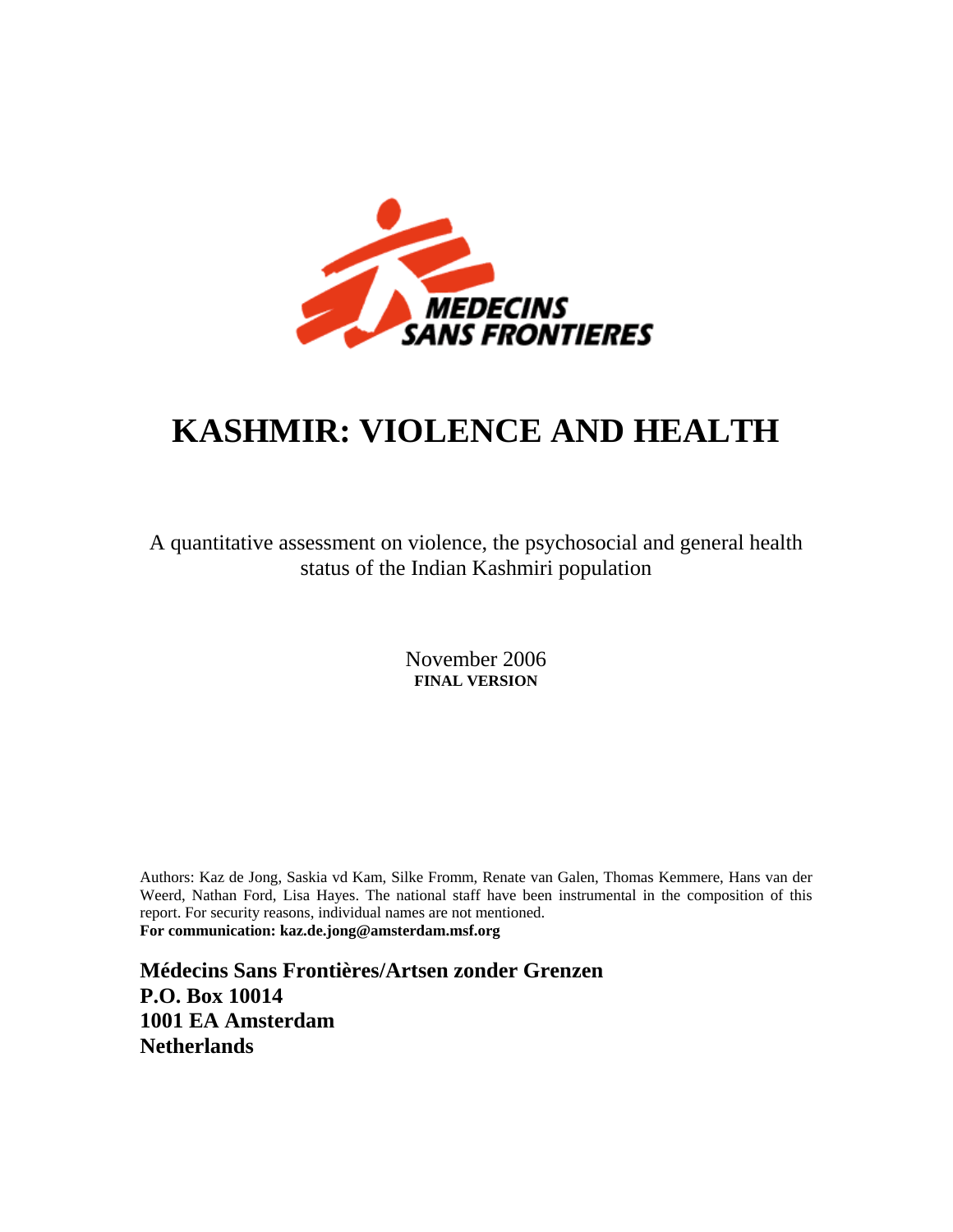### **EXECUTIVE SUMMARY**

The Kashmiri population living in India has been both witness to and victims of violence, involving a number of groups with different aims over the past few decades. Since 2000, MSF-Holland has been working in the region, providing mental health care and support in the management of medical waste disposal in the capital Srinagar and outlying rural areas.

To identify needs and support project planning, a survey consisting of 510 semi-structured interviews was executed in two violence-affected, rural districts in Indian administered Kashmir during mid-2005.

The period of violence considered was defined by the local population as starting in 1989, continuing until the time of the survey. At the time of interview, almost half (48.1%) of the respondents said they felt only occasionally or never safe. In the period 1989-2005, people frequently reported crackdowns<sup>A</sup> (99.2%), frisking by security forces (85.7%) and round-up raids in villages<sup>B</sup> (82.7%). In the same period, damage to property (39%) or the burning of houses (26.3%) was considerable. Interviewees reported witnessing (73.3%) and directly experiencing themselves (44.1%), physical and psychological mistreatment, such as humiliation and threats.

In addition, people were forced to perform labour (33.7%) or to give shelter to combatants (18.4%). In the same period, one in six respondents (16.9%) were legally or illegally detained. A shocking finding is that torture appears to be widespread among those detained (legally or illegally): 76.7% said they were tortured while they were in captivity. The high levels reported suggest a strategy of intimidation and fear employed by the warring parties.

Violence is associated with human loss. In this period nearly one in ten people (9.4%) lost one or more members of their nuclear family<sup>C</sup> because of the violence. A third  $(35.7%)$  indicated that they had lost one or more extended family members.

Violence or the threat of physical violence seems to have had a significant effect on the mental health of people in this region. In the past 30 days one in ten (9.6%) people mentioned mental problems as their primary health concern. In the past month the respondents suffered from high levels of anxiety such as nervousness, tension, extensive worrying (62.7%); using a self-reporting survey tool that has been validated for use in India, 33.3% suffered from psychological distress in the past 30 days. Just under half of those interviewed reported that they were unhappy to the extent that a substantial number of people interviewed admitted to having thoughts about ending their life (33.9%). Such a high percentage of suicidal ideation, within a population holding strong religious beliefs that condemn the act of suicide, is a worrying indicator of the level of despair and hopelessness.

Physical health is also affected; a substantial number of the people reported their physical health as being bad (22.7%) or very bad (7.1%) in the 30 days prior to the survey. Over a similar period high rates of physical complaints including headaches (23.5%), body pains such as joint and back complaints (20.5%), and abdominal complaints (16.9%) were mentioned. Such high levels of non-specific health complaints suggest high levels of stress and psychosocial problems. Poor

<sup>A</sup> Houses are surrounded and all family members are asked to stay in one room while the houses are searched.

B All inhabitants of a village are gathered in the central square while security forces search for "terrorists" often using informers who name "suspects".

<sup>C</sup> Spouse, mother, father, brother, sister, child.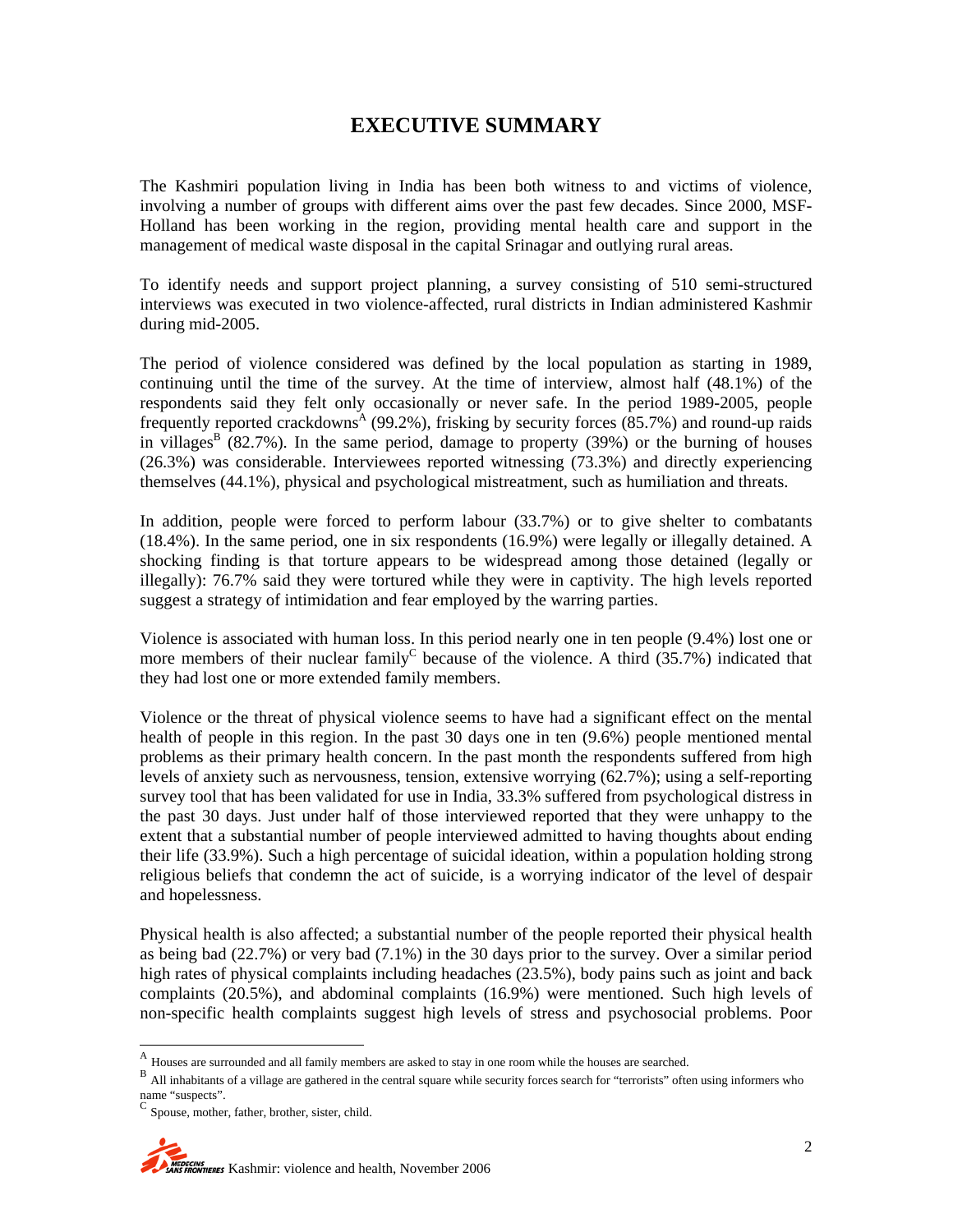health placed a substantial burden on the area's health facilities, with most people saying they visit health clinics frequently (63.9%); some even four times or more in the past 30 days (15.3%). Medicine consumption was also high, with over one-third taking six or more medicines in the previous 30 days (37.9%).

Poor physical and mental health clearly affects daily functioning. Nearly half (49.0%) of those interviewed report being unable to carry out their usual activities for four or more days in the past 30 days; a similar number (49.8%) reported having to cut back or reduce their activities or work in the past month because of ill health.

Sexual violence is a common strategy used to terrorise and intimidate people in conflict, but in Kashmir it is an issue that is not openly discussed. Nevertheless, 11.6% of interviewees said they had been victims of sexual violence since 1989. Almost two-thirds of the people interviewed (63.9%) had heard over a similar period about cases of rape, while one in seven had witnessed rape.

In children, the major effect of the violence reported in this survey is fear (24.6%). School-related problems also scored highly, such as being unable to attend school (15.5%) and having problems studying (16.3%) due to the lack of professional teachers and study material.

Respondents tell people deal with stress by isolating themselves (22.3%) or becoming aggressive (16%). These dysfunctional coping mechanisms are reported often as a consequence of exposure to violence. While people think that talking confidentially to someone they trust is helpful when confronted with tension (89.4%), over two-thirds (68%) do not know what counselling is.

The findings of the study are of considerable concern. While the level of violence has decreased since  $2004^{\frac{1}{1}}$ , the events reported here were still occurring in mid-2005 when the survey was done, indicating an ongoing and unacceptable continuation of violence. Kashmir remains caught in a cycle of violence despite efforts by governments to break the cycle. Further, our findings indicate that mental and physical health needs are high, while the coping mechanisms of individuals are predominantly dysfunctional. Even with a definitive end to violence, it could be expected that a substantial number of people would need support to overcome their problems. This assumption is confirmed by our findings of high mental health needs despite the decrease of violence since 2004.

Mental health problems in Kashmir need to be addressed with urgency. In areas where MSF works, we have implemented community based mental health services. In all other Kashmir districts community-based mental health services are non-existent, despite the intentions set out in the Indian Mental Health Policy. Based on the findings of this survey, MSF calls on the health authorities to implement their stated policies and to prioritise the immediate implementation of community based psychiatric and counseling services in Kashmir.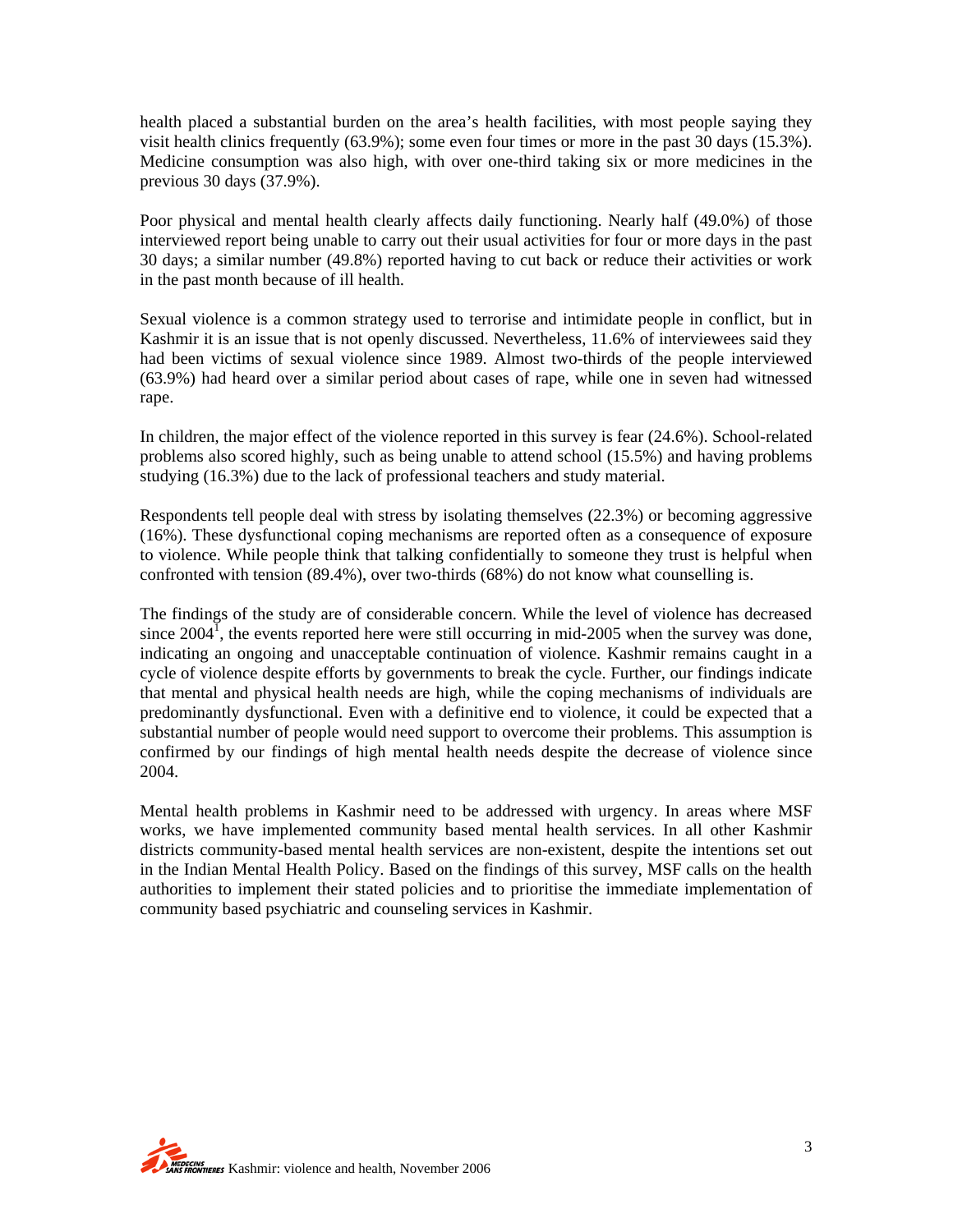### *Summary Table*

| Living Circumstances (n)                                           | 510                   |
|--------------------------------------------------------------------|-----------------------|
| Estimated mortality per day over the past two months               | 0.3/10,000/day        |
| Currently feeling unsafe                                           | 48.1%                 |
| High or total dependence on outside financial/practical assistance | 24.9%                 |
| <b>Insecurity (since 1989)</b>                                     |                       |
| Crack downs                                                        | 99.2%                 |
| Frisking                                                           | 85.7%                 |
| Round-up raids                                                     | 82.7%                 |
| Damage to property                                                 | 39%                   |
| <b>Burning</b> houses                                              | 26.3%                 |
| Physical/psychological mistreatment/ witnessing mistreatment       | 44.1% / 73.3%         |
| Forced labour                                                      | 33.7%                 |
| Housing combatants                                                 | 18.4%                 |
| (II)legal detention / being tortured during (II)legal detention    | 16.9% / 76.7%         |
| Experienced / witnessed / heard about sexual violence              | 11.6% / 13.3% / 63.9% |
| Mental Health Situation in the past 30 days                        |                       |
| Mental health problems mentioned as major first complaint          | 9.6%                  |
| Anxiety                                                            | 62.7%                 |
| Unhappiness                                                        | 50.0%                 |
| Thoughts about ending his/her life                                 | 33.9%                 |
| SRQ 20 score indicating psychological distress (cut off 12)        | 33.3%                 |
| Physical Health Situation in the past 30 days                      |                       |
| Physical health very poor or poor                                  | 29.8%                 |
| Major physical complaints: Headache                                | 23.5%                 |
| <b>Body</b> pains                                                  | 20.5%                 |
| Abdominal complaints                                               | 16.9%                 |
| Health clinic frequently visited                                   | 65.1%                 |
| Medicine consumption (>six in past 30 days)                        | 37.9%                 |
| <b>Daily Functioning</b> in the past 30 days                       |                       |
| Unable to do activities more than four days                        | 49.0%                 |
| Reduce activities                                                  | 49.9%                 |
| Loss                                                               |                       |
| Nuclear family                                                     | 9.4%                  |
| Other family members                                               | 35.7%                 |
| <b>Effect on Children</b>                                          |                       |
| Fear                                                               | 24.6%                 |
| Problems with studying                                             | 16.3%                 |
| Unable to attend school                                            | 15.5%                 |
| <b>Major Coping Mechanisms</b>                                     |                       |
| Isolate themselves                                                 | 22.3%                 |
| Aggressive                                                         | 16%                   |
|                                                                    |                       |

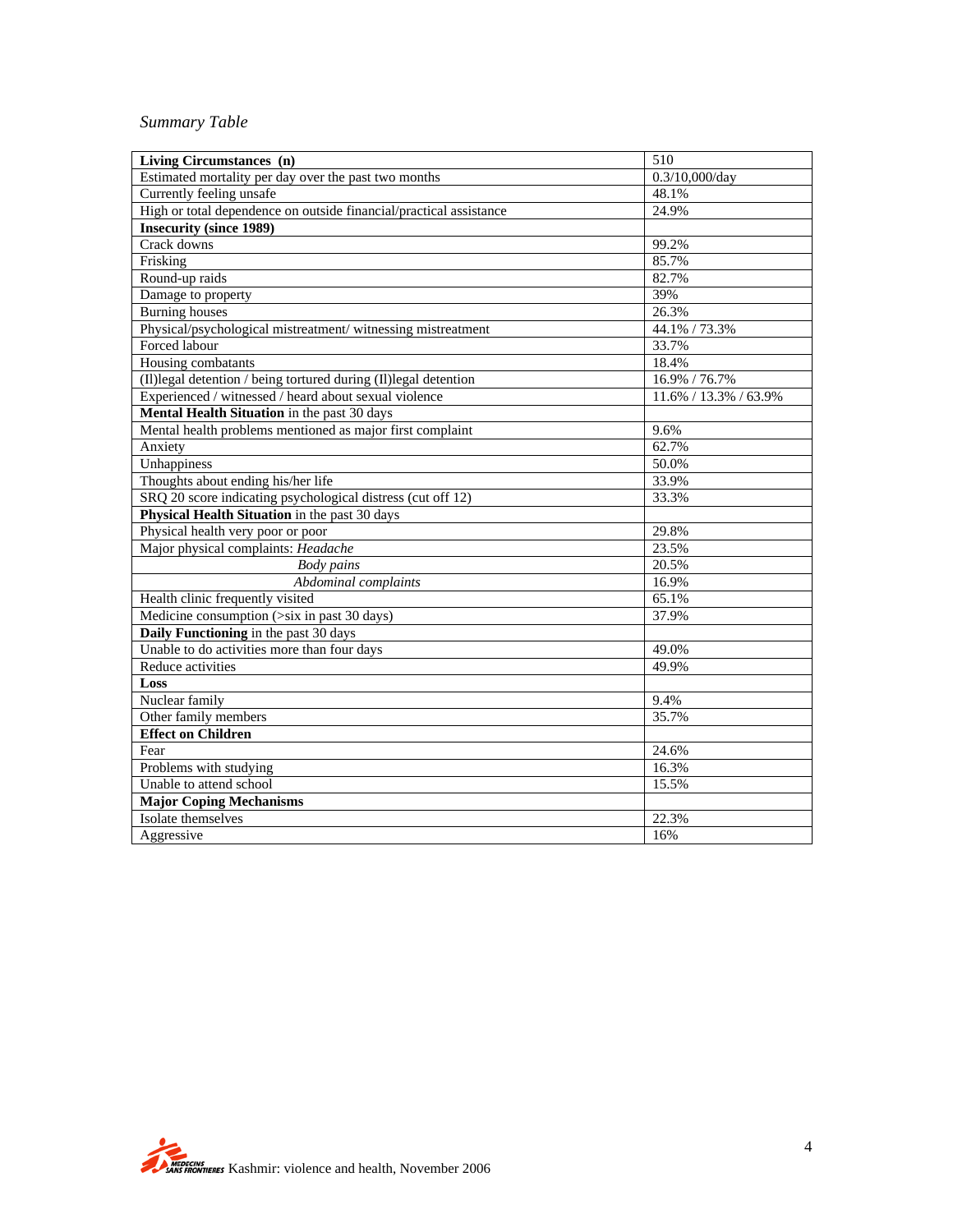# **The Kashmir Context**

### **A multi-layered conflict**

The Kashmir Valley, surrounded by the snow-clad Himalayan mountain range, has been disputed territory between India and Pakistan since the birth of both nations in 1947. During partition, the Kashmiri population - a majority of which is Muslim - was promised a choice of joining either India or Pakistan, through a popular vote. This plebiscite never took place. For many Kashmiris this resulted in a denial of their democratic rights and institutions, an injustice still felt today.

After the first war between India and Pakistan in 1948, the Kashmir territory was divided into Indian-administered Jammu and Kashmir and a smaller area under Pakistani control, without consulting the Kashmiri population. The ceasefire line between Pakistan and India, named the "Line of Control" in 1972, still exists today. Both India and Pakistan have made control of a unified Kashmir an essential cornerstone of their national identities and have fought several wars between 1947 and 2002 on this issue.

Both Kashmir regions have a very complex and diverse society. Indian administered Jammu and Kashmir is predominantly Sunni Muslim and has a distinct regional identity based on Sufi traditions. Other parts of Indian administered Kashmir contain sizeable Hindu and Sikh populations, whilst in Ladakh, Buddhist and Shia Muslims are the dominant groups. Large parts of Pakistan-controlled Kashmir have strong Punjabi cultural influences. Each of these different groups and regions has different political aspirations. In general, non-Muslim minorities strive for a Kashmir that is an integral part of a secular Indian state. Others strive for an independent secular Kashmir or a Muslim Kashmir joined with Pakistan. Therefore, it is necessary to view the Kashmir conflict from a broader perspective and not only as a cross border conflict.

In Indian-administered Kashmir, from the late 1980s onwards, an independence movement led by young fighters of the Jammu and Kashmir Liberations Front (JLFK) fought a guerrilla war against what they perceived as government violence and human rights violations. This guerrilla movement, supported by fighters and arms from Pakistan, aimed at an independent and reunited Kashmir. A spiral of retaliation against militants by the Indian Army and vice versa quickly started and continues up to today. In later years, other militant groups arose that moved away from the JKLF's secular independent demands in terms of ideology to a global Islamic struggle. Many of these groups are said to have received support from Pakistan-based organizations.

The Kashmir conflict remains highly volatile although moderate opposition politicians in Indianadministered Kashmir, who are willing to negotiate the concepts of autonomy and selfgovernance within the states of India and Pakistan, seem to be gaining strength. The militancy however is far from silent, which in the view of the Indian army justifies a continued military presence in Kashmir.

In recent months, Pakistan and India have shown a determination to reach a solution to the dispute in a peaceful and concerted manner, with the two governments trying to demonstrate their willingness to improve the situation of the Kashmiri population.

After the October 2005 earthquake in the region, the world was expecting the two countries to intensify their cooperation. It seems, however, that progress has come to a halt despite the opening up of the border to facilitate relief distributions. A sustainable political solution to the problem seems far away despite recent efforts by the international community and moderate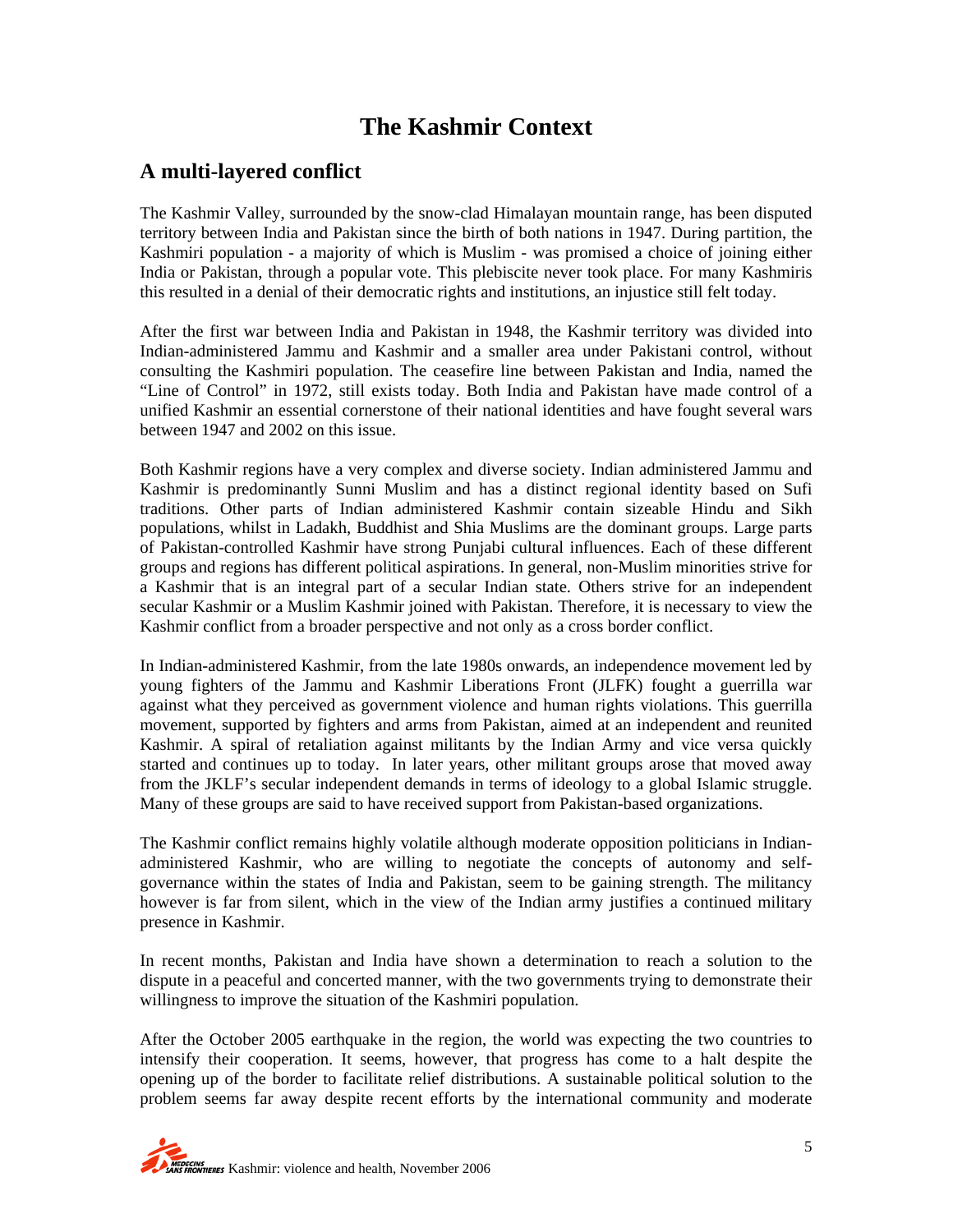Kashmiri politicians and separatists. The continuing independence struggle, oppression and intrastate wars have already led to tens of thousands of victims, human rights violations, torture, extrajudicial killings, kidnappings, disappearances and rape, perpetrated by all actors in the conflict. The conflicts have also led to displacement of Kashmiri Hindu or Pundits from Kashmir Valley. In addition to the displaced Hindus, a sizeable Muslim population has chosen to leave the Valley and the state to escape the consequences of the conflict. They are, however, not recognized by the State as displaced persons. The wounds inflicted on Kashmir society are deep and go well beyond the socio-economic problems of neglect and poverty.

# **Mental Health Services in Kashmir**

The Indian Ministry of Health decided to implement a policy of community based mental health care in the whole of India in August  $1982$ <sup>2</sup> An important objective was "*to ensure availability and accessibility of minimum mental health care for all in the foreseeable future, particularly to the most vulnerable and unprivileged sections of the society*". In 2003, The National Institute of Health & Family Welfare in India stated about the achievements of implementing the mental health policy: "*The targets set for the programme are not achieved till today after lapse of more than one decade. This indicates that there is a poor commitment of the government, psychiatrists, and community at large*".<sup>3</sup>

The background of the conflict, high psychosocial and mental health needs and non-existent community based services triggered MSF to give support to the people in Kashmir.

## **MSF Activities in India**

The MSF mission in India provides medical assistance to people who have limited access to health services due to conflict, and maintains an emergency response capacity for natural disasters and epidemics. Currently MSF teams work in northeastern Manipur state, providing primary health care services in the conflict zones with special emphasis for people living with HIV/AIDS, tuberculosis and sexually transmitted infections. In neighbouring Assam state, MSF carries out a large primary health care programme with emphasis on malaria treatment at various locations, for civilians caught in ethnic conflict there. A large component of the programme includes prevention through emergency water and sanitation facilities and bed net distribution. In the southern part of India MSF provides medical care in Bombay, Maharashtra state and in Tamil Nadu state. MSF is in the process of handing over mental health work started after the latter region was hit by the 26 December 2004 tsunami.

In Kashmir and Jammu state, MSF is providing psychosocial support and mental health counselling for patients integrated in 11 healthcare facilities in rural areas as well as the capital Srinagar. MSF also provides outreach and support to others in rural areas. In addition, MSF has assisted in the rehabilitation of the infrastructure of the psychiatric hospital in Srinagar, and the implementation of health care waste management systems and basic health care components in some hospitals and primary health centres. To increase knowledge and comprehension of mental health MSF operates a weekly radio program in Kashmir.

After the 8 October 2005 earthquake that killed more than 1,400 people and injured 6,000 in the Indian Kashmir part of the disaster zone, MSF provided emergency assistance to people living in the most heavily hit areas. Teams focused on distributing required relief materials and providing psychosocial help. Other types of medical assistance were found to be less necessary. After the period of acute assistance ended (late December 2005), MSF broadened its existing project, which provides psychosocial help to civilians to include those living in areas severely affected by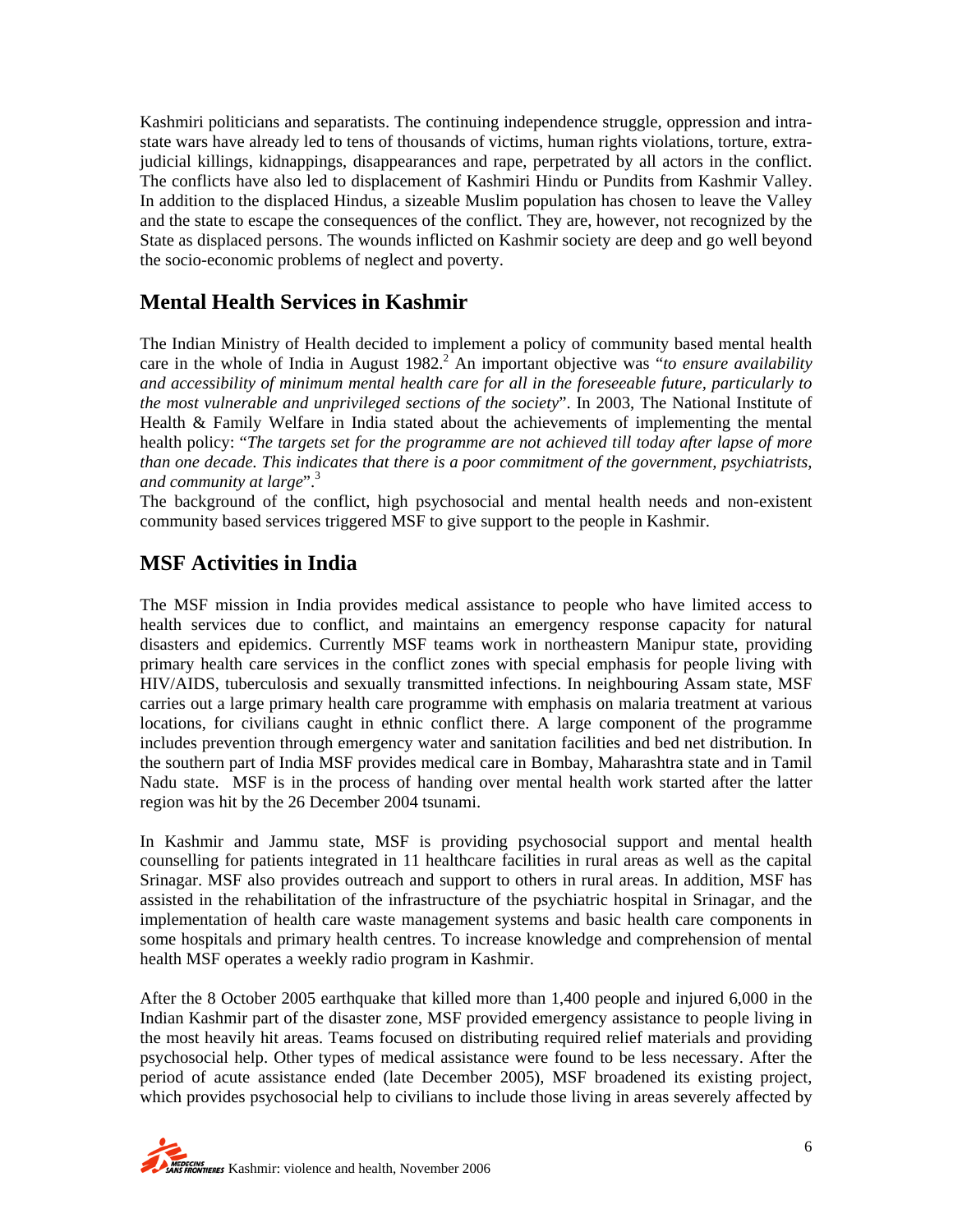the earthquake and its aftermath. MSF continues to monitor the local population's medical situation in order to be able to respond quickly to any possible epidemic outbreaks.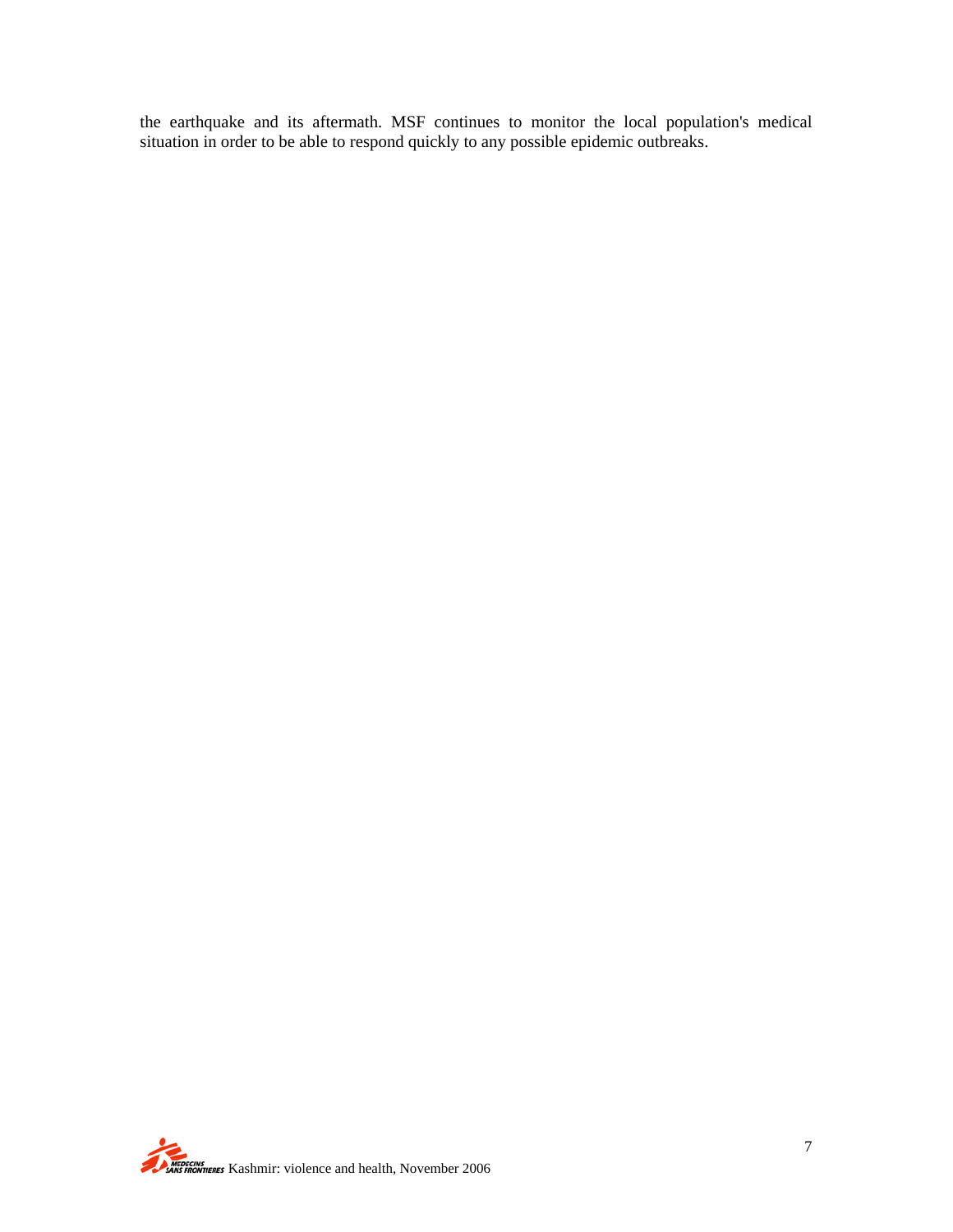# **Survey Methodology**

### **Introduction**

MSF started its psychosocial program in Kashmir in August 2000. Following initial assessment<sup>4</sup> and program implementation, this quantitative population survey aims to assess current health needs and assist in determining the future direction of MSF's medical humanitarian assistance. The survey was also used as an opportunity to evaluate the impact of MSF's three year-old radio program in Kashmir.

This survey is therefore focussed on assessing psychosocial and general health status, as well as psychosocial coping mechanisms. The extent to which the past and actual suffering contributes to or exacerbates health problems is difficult to define in a causal way. The questionnaire used does not intend to establish diagnostic levels of mental or physical health disorders. However, through combined questions on violence and health the survey aims to give a good indication of the severity of the problems encountered by civilians trapped in this conflict.

The survey was executed in two Kashmiri rural districts: Badgam (Beerwah medical block) and Kupwara (Kralpora medical block). Both areas were chosen based on informal assessment of needs and the fact that the survey findings would inform MSF further about the future direction of its programme activities in the selected areas. The official population number in both survey areas is  $145,500<sup>5</sup>$ . In both areas many violent incidents have been reported since 1989 (the date defined by the population as the start of the ongoing violence in Kashmir).

# **Survey Implementation**

#### Survey staff and questionnaire

Four senior survey staff was recruited from the existing MSF psychosocial project, to support the survey and technically supervise the additional 20 interviewers who were recruited from the Srinagar University Department of Psychology and Sociology. The interviewers received a salary for their work. An international mental health professional supervised the survey staff during their daily activities. All staff members were advised to stop their activities at any moment if they judged their activities to be counterproductive to the program, or if they were worried about their own safety or that of the population. This did not occur during the survey.

Training was done over a period of three days and included the nature and purpose of the survey, confidentiality of the data and information, survey techniques, data registration and assignation of individual tasks. Members practised interviewing skills on each other. Four female staff members withdrew from the training course because they did not obtain permission from their families to work in Kupwara district.

Special attention was given to dealing with extreme emotions. Both direct care and follow-up support was available to all survey participants. Counsellors were present for immediate support. Also, follow-up appointments with counsellors were possible. During the survey, MSF staff also received a daily debriefing during which emotional issues could be raised.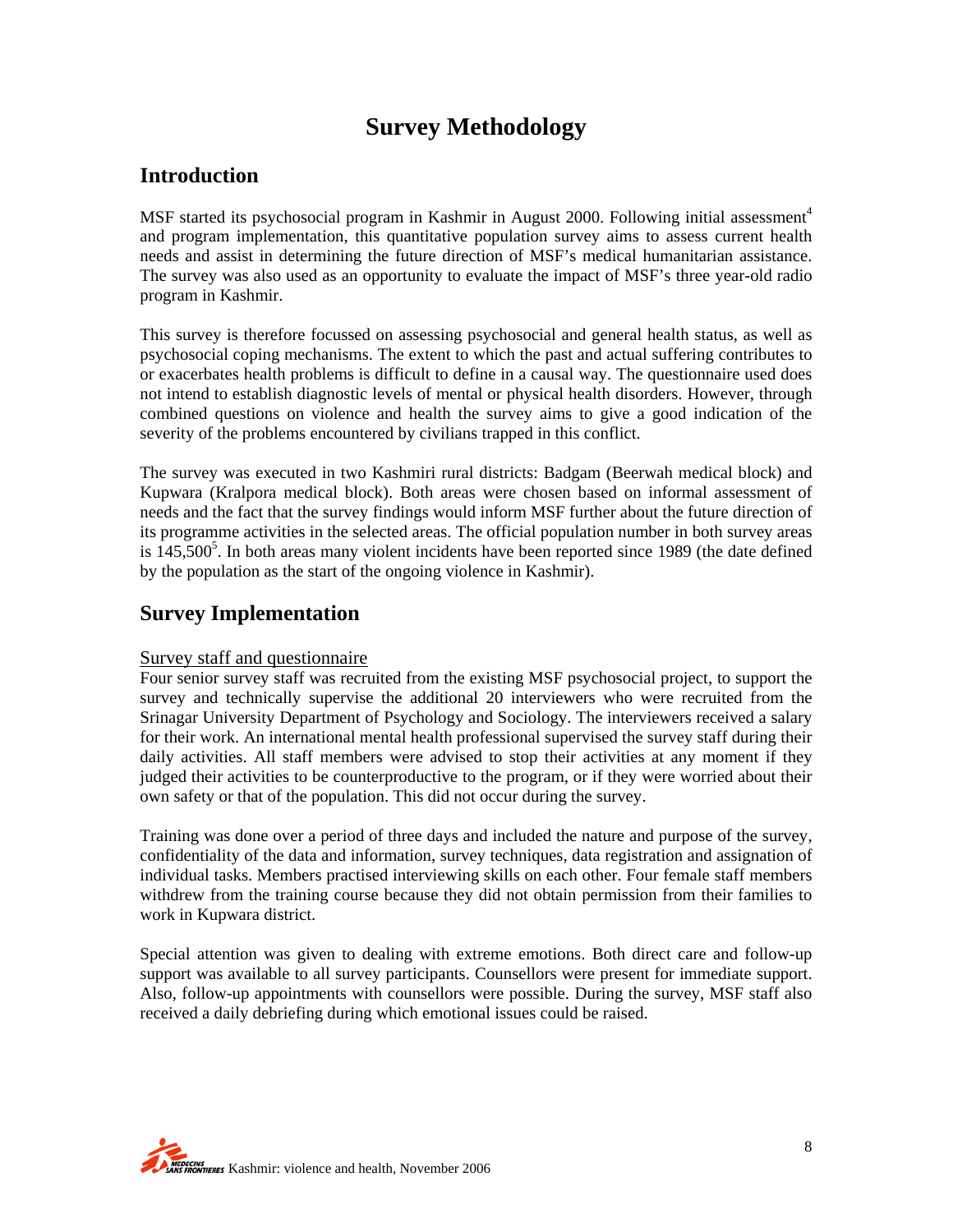#### Selection & sample size

Once the appropriate health and civil authorities gave permission, the survey was conducted over a period of eleven weeks, from 4 June 2005 to 16 August 2005 in Badgam and from 4 July 2005 to 18 August 2005 in Kupwara.

The population of Kupwara (Kralpora medical block) officially comprises 72,000 inhabitants living in 35 villages. Badgam (Beerwah medical block) is officially made up of 73,000 people living in 66 villages. The sampling methodology was based on well-established methodology for health surveys.<sup>6</sup> A two-stage cluster design was chosen. For the calculation of sample size a prevalence of trauma-related psychological problems of  $20\%$ <sup>7</sup> was assumed, with a desired precision of 5% (confidence interval 95%). With a cluster effect of 2, the minimum sample size was set at 492. A two-stage cluster sampling with 30 clusters resulted in 17 interviews per settlement<sup>D</sup>. In total, 510 interviews were conducted among 30 randomly selected villages. Within these villages, households were randomly selected. All teams worked in one village at a time. As it was agreed that every village household should have an equal chance to be included in the survey, all of the research teams started at the centre of the village, spun a bottle, and started the interviews from the direction in which the bottle pointed. The first encountered household was selected, and after the interview, the next household in the same direction was approached. Each team executed the same procedure until 17 households were selected. In each selected household, one adult was asked permission to interview a person over the age of 18 years in the household. The adult assisted the interviewer in making a list of all household members above 18 years of age. From the numbered list of household members, one person (the respondent) was selected randomly. If the selected person was not at home, another person in the household was chosen using the same method.

The respondents were only those who were home during the time of the survey, with a possible bias in 'home-bound' participants who might be more likely to be suffering from mental or physical disabilities, although this methodology was deemed necessary for security reasons.

#### The interview

l

Five survey teams of four students were organized. Interviews were done in pairs, each pair conducting two to three interviews each day. The average time for interviewing was 50-60 minutes. Counsellors (specifically from areas other than where they normally worked) supervised each team. Questions were put as factually and simply as possible, with a short explanation given if anything was unclear. All participants were asked to respond to the questionnaire during the interview; they were not allowed to fill in the questionnaire later, nor were they permitted to study the questionnaire in advance. Short answers were sought and extra discussions or conversations avoided. Interviewers were permitted to stop or interrupt when they deemed the questions to be too emotionally upsetting.

A number of ethical issues were taken into consideration. Interviewers had to respect confidentiality at all times; survey results were given under anonymity, and guarantees of anonymity were given to each participant, together with a clear explanation of the purpose of the survey and the uses to which survey results would be put (including using the data to write a public report). It was made clear to participants that they would not receive any compensation for participating in the survey, and that they could decide at any moment to stop the interview without giving a reason.

 $<sup>D</sup>$  In a relatively homogenous population a random (clustered or stratified) sample can be generalized to the entire population</sup> regardless the size of that entire population. The sample size itself is matched to a precision of 5%.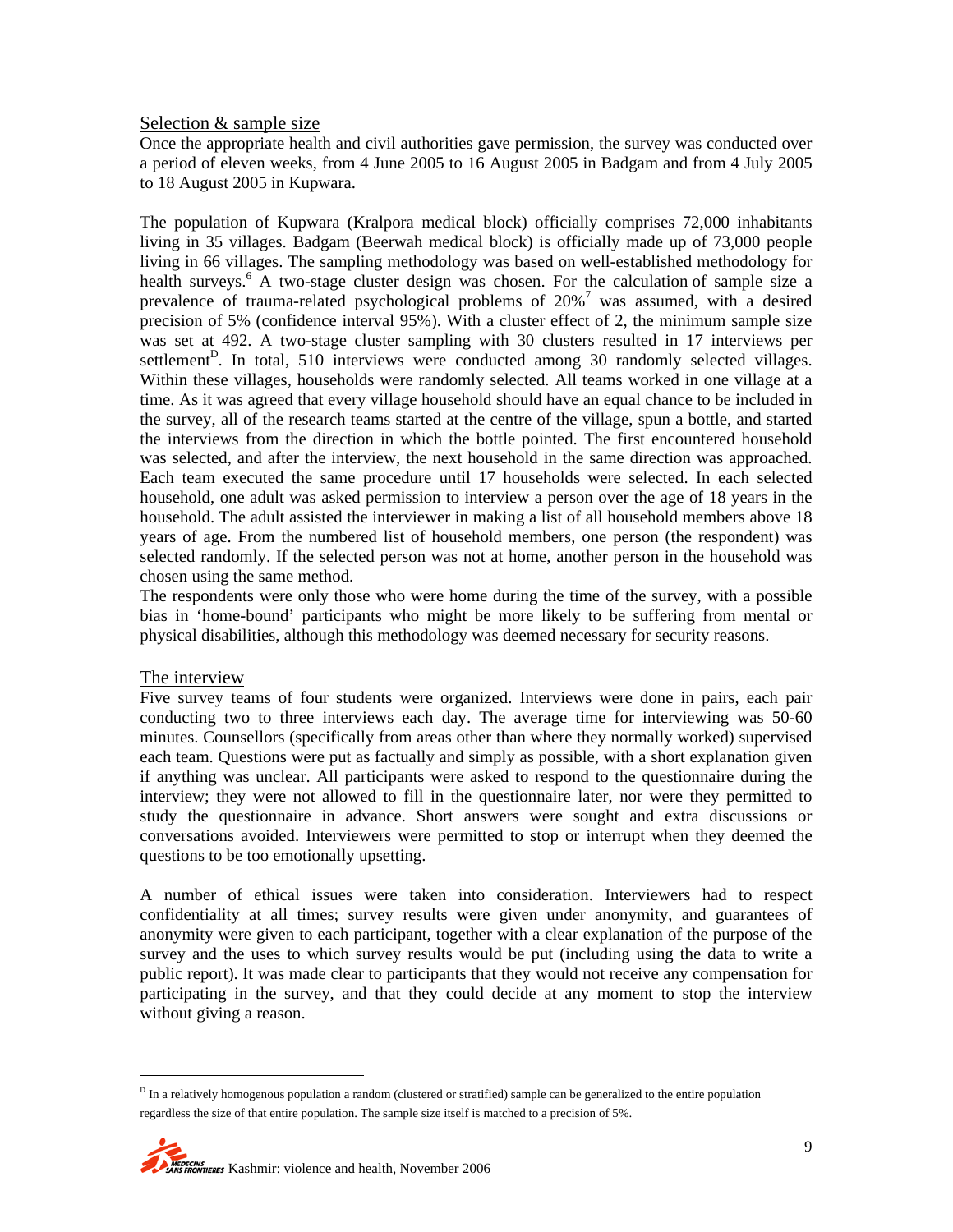Forms were registered anonymously. Data were entered in an EXCEL program spreadsheet and data were analysed by the programs EXEL and EPIINFO-6.

During the survey, the team detected a misinterpretation of the question about "the distance to the closest health centre". Many respondents indicated time by means of public transport; others estimated the time necessary to reach the health post by foot. For this reason, the question was not further analysed.

### **Development of the questionnaire**

The survey questionnaire, adapted from assessment tools used by MSF in other conflict settings,<sup>8</sup> looked at various subjects; baseline demographics, indicators of psychosocial status, confrontation with violence, consequences of violence, and general health. A final section of the questionnaire contained general questions.

#### Baseline demographics

Questions focused on age, education and information on mortality in the past two months.

#### Psychosocial status

People living in contexts of ongoing violence are often faced with a number of practical problems. The physical environment in which people need to live and survive has a direct bearing on their health, including mental health<sup>9</sup>, and related questions were therefore included in the assessment. Feelings of control and safety influence positive coping with adverse (traumatic) experiences.<sup>10</sup> Furthermore, ongoing (chronic) stress caused by feelings of insecurity and dependency can deplete physical and psychological resilience, resulting in chronic physical and mental problems.<sup>11</sup> Questions about feelings of physical safety and dependency on external resources such as finances and food were included to assess this area of concern.

#### Confrontation with violence

The start of a violent episode is often difficult to define, especially when it stretches over many years. We asked people living in Kashmir, including key informants, when they defined the start of the violence. The majority defined 1989 as the start of the violence in Kashmir. We used this local definition not necessarily because it is a historical fact, but to avoid confusion during the survey.

The relationship between people's traumatic experiences and their health problems (physical and mental) in Western settings is well established.<sup>12</sup> To obtain the prevalence of potentially traumatising confrontations among our interviewees, respondents were asked to share their exposure to violence with us. We used different factors to assess the gravity of violence:

*Proximity:* The questions distinguished between general exposure and exposure through personal or witnessing experiences. The separation is important because research shows that the proximity to the event influences the prevalence of psychological problems negatively.<sup>13</sup>

*Chronicity of violence***:** A number of studies have shown that multiple exposures to traumatic events (either the same or different events) are associated with higher levels of mental health problems including post-traumatic stress disorder  $(PTSD)$ .<sup>14</sup> The questions on general exposure and personal or witnessing experience include the period from 1989 until time of interview. To check whether the violence still continued we repeated the questions on general exposure and personal experience in questions covering the last three-month period*.* 

*Nature of the violent event:* The intensity of a traumatic event,<sup>15</sup> the severity of the incident.<sup>16</sup> and the extent of the physical injury can all contribute to the development of mental health or psychosocial problems.17 Survey respondents were questioned about exposure to a set of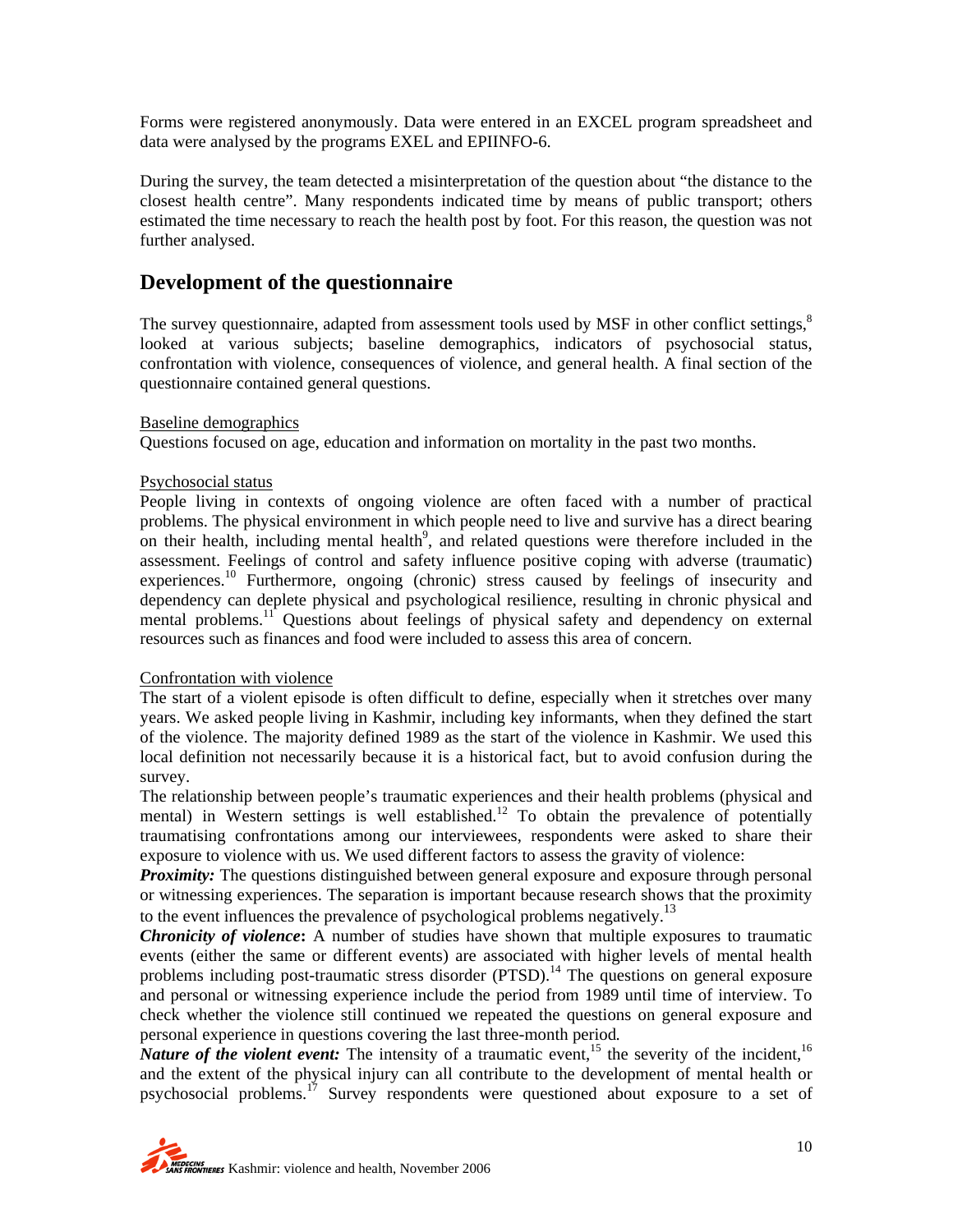predetermined violent events. These events were chosen in close collaboration with local key informants and our own observations over the past five years. The respondents self-defined events such as torture and maltreatment.

#### Consequences of violence

To assess the consequences of violence we distinguished between human and material loss because of the violence, and other consequences.

*Physical health* People suffering from chronic or traumatic stress often report non-specific complaints such as headaches, stomach problems, general body pain, dizziness or palpitations.<sup>18</sup> Open questions were used in this survey to assess the type and order of priority of health complaints reported in the last 30 days. Answers were grouped according to prevalence. Closed questions were used to find out about the availability and accessibility of medical services, and use of drugs in the past month. Answers to these questions were registered using a Licker $t<sup>E</sup>$  scale.

*Mental Health* The Self Reporting Questionnaire (SRQ)<sup>19</sup> is an instrument developed by the World Health Organization to measure general psychological distress, especially in developing countries. The SRQ consists of 20 questions about complaints suffered in the past 30 days, to which a "Yes/No" response is required. It can be used both as a self or interviewer-administrated questionnaire. SRQ can be used for adults and older adolescents (ages 15 and older). The questionnaire has been translated into many languages, including Hindi. For this questionnaire, the "Yes" response is scored as 1 and the "No" category as 0. A total score is obtained by adding the item scores. Question number 14 was adapted to: Do you feel you are usefully contributing in life?, for the Kashmir population because field-testing showed that people did not understand the original question (Are you unable to play a useful part in life?). For question number 14 the "No" was scored as 1 because Yes-answer was indicative for having no problems.

No universally applicable cut off score can be applied, but in most settings five to seven positive responses on items 1-20 indicate the presence of significant psychological distress. For India, various studies<sup>20</sup> have validated the SRQ. Currently, a cut off score of 11 or 12 is accepted<sup>21</sup> although this has been critiqued as being too high.<sup>22</sup> In our study, we used a cut off score of 12, meaning those respondents scoring 12 or higher are considered as suffering from psychological distress. The reference period for all questions in the physical and mental health section was the 30 days preceding the interview.

#### General Questions

Perceptions of mental health are culturally influenced. Coping methods, expectations about functioning, self-help and self-control mechanisms, as well as terminology and language differ between cultures. These issues were addressed in this section. We used open questions to identify the three most important ways of recognising people who are upset or tense, and also about culturally appropriate male and female functioning. Answers were grouped according to prevalence. Some evaluation questions on the MSF radio program were included in this section.

#### Translation

An experienced translator translated the survey from English to Urdu and phonetic Kashmiri, and a second translator back-translated from Urdu and phonetic Kashmiri to English. Differences were discussed and agreed upon. The counsellors tested this first draft by filling in the questionnaire themselves (most counsellors are multi-lingual (English/Urdu and Kashmiri)). Their questions and remarks on the content and translation of the questions were registered and

E<br><sup>E</sup> The Lickert scale is used to nuance the answer beyond a dichotomy of yes/no. The answers of choice are: not at all, rarely, sometimes, and more often.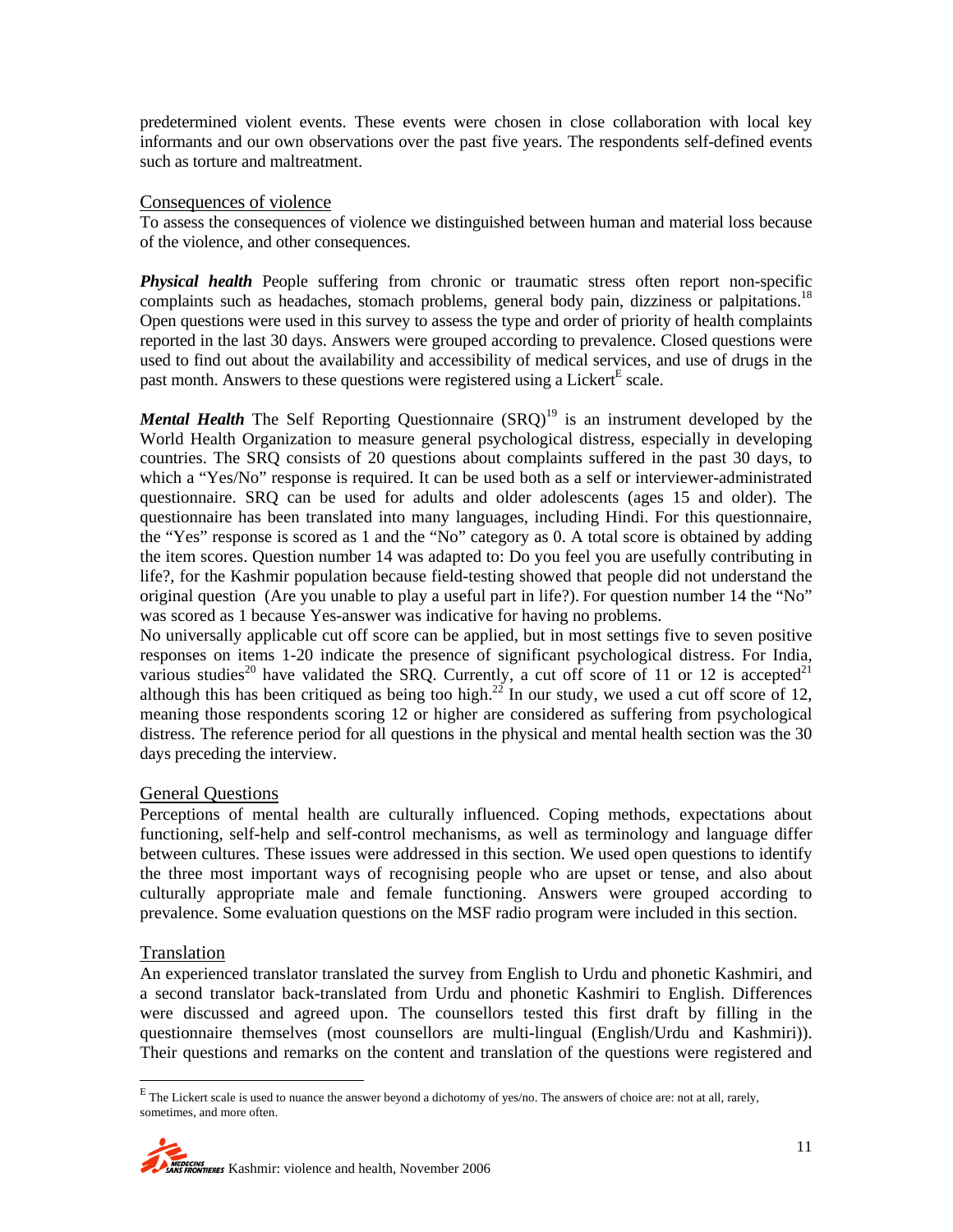discussed with the translators and survey coordinator. The 20 survey interviewers tested the second phonetic Kashmiri and Urdu draft. Difficulties with questions and interpretation were reported to the translators, survey coordinators and the project co-ordinator. The third draft was further revised with feedback gathered by testing the questionnaire in a community close to Srinagar. The questionnaire was also shortened as a result of this piloting.

# **Survey Results**

### **General**

#### Survey remarks

The survey was interrupted on several occasions due to security incidents or official strikes. The number of incidents that occurred was not considered exceptional for the area. In total, the survey was stopped for 10 days in eleven weeks for such reasons. All respondents were asked for verbal consent (n=510). All interviews were held in private and confidentiality was stressed. Twentyfive times people refused to participate, mainly because they were single females in the house or because of a lack of time. Those who refused were replaced by the immediately adjacent household.

Survey staff reported that the majority of the population were glad to help, although a degree of distrust was apparent in some settlements. Thirteen interviews were stopped for varying reasons: lack of time, understanding or trust. For some, the interview was too painful and the interview was continued as a counselling session. When the counsellor believed that the participant needed follow-up support, referral to professional counsellors was facilitated. No direct referral appointments were made.

#### **Demographics**

The average age of respondents was 37.7 years old. More males (53%, 270) than females (47%, 240) participated in the study, not a significant difference (P>0.05). The gender distribution is representative for the household composition of the survey area in which the number of males dominate (53.4%, 2447). Households in the survey area consisted of nearly nine persons on average  $(8.94,$  number of households  $= 4,581$ ). Nearly all respondents were originally from the Jammu and Kashmir area (97.6%, 498). The majority of the respondents were married (75.2%, 379); some were widowers (3.5%, 18). The level of formal education among those interviewed was low; more then half (52.6%, 266) had no formal schooling and only a few had attended college<sup>F</sup> (3.8%, 19) or university (1.2%, 6).

#### Mortality

In all, the respondents reported 29 family members having died in the two months preceding the survey. Approximately half (13) were part of the nuclear family (husband, wife, children). Crude mortality in the area was estimated at  $0.3/10,000^{\circ}$  per day, below emergency alert thresholds,<sup>23</sup> and mostly attributable to natural causes. Violence was indicated as the cause of death in only two cases.

<sup>|&</sup>lt;br>F

G Calculation used on basis of nuclear family denominator and numerator 10,000: 6979 x 13: 60= 0.31 Normal is 0.5/10.000/day and alarming is  $> 1/10.000$ /day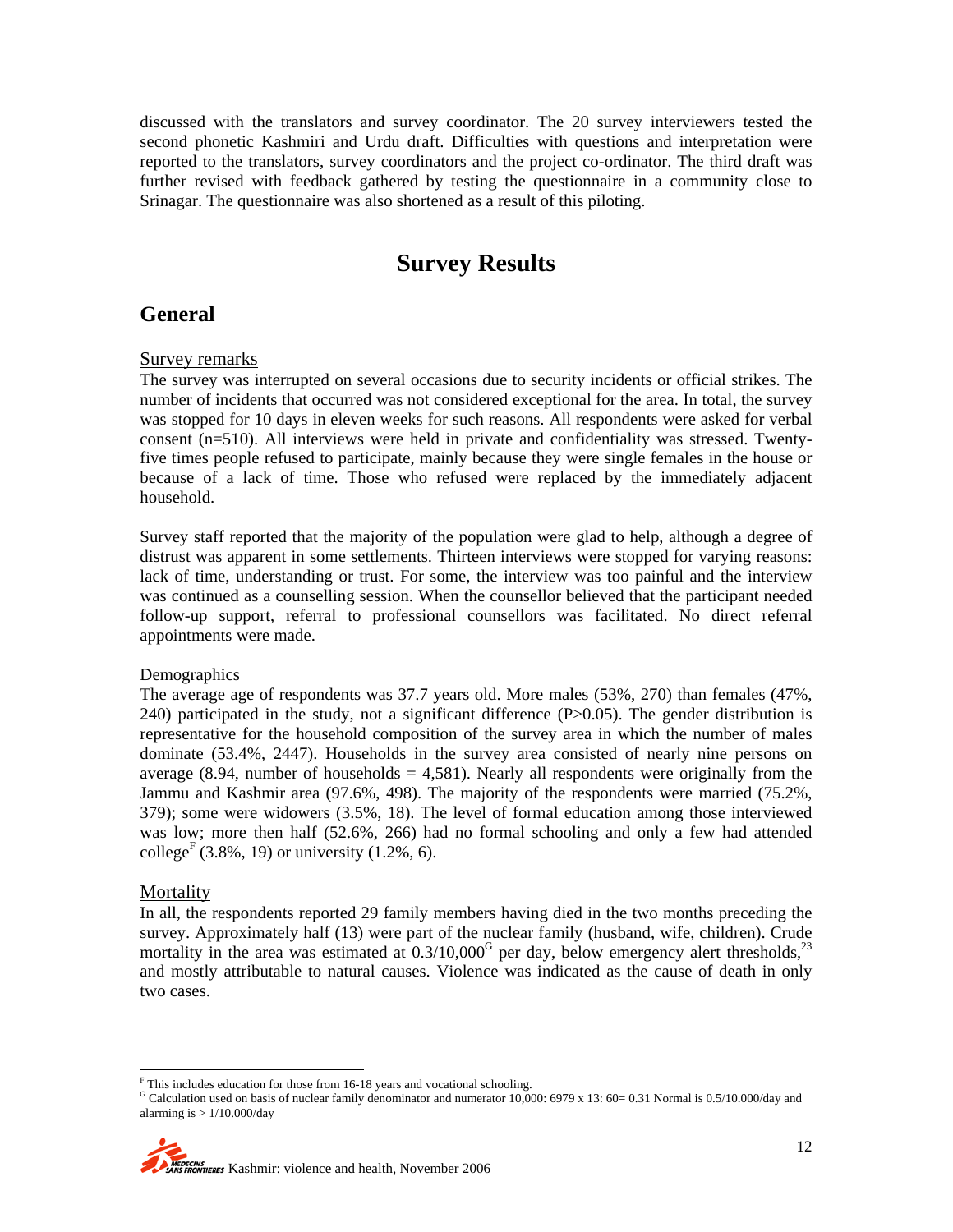#### Safety and dependency

Living circumstances of the respondents are difficult. At the moment of interview nearly half indicated that they feel never (8.7%, 44) or only occasionally (39.4%, 200) safe. Nearly a quarter of the people are highly or totally dependent on financial and practical aid (24.9 %, 127) from authorities or religious and social charity. Nearly all respondents have at least two meals a day, three to five days a week (95.4%, 487).

### **Violence**

 $\overline{a}$ 

#### General exposure to violence

Nearly all interviewees reported a general exposure  $H$  to violence since the start of the conflict in 1989, for example, through crackdowns<sup>I</sup> on villages (99.2%, 506), frisking (85.7%, 437) and round-up raids<sup>J</sup> by security forces (82.7%, 422). In the same time period, exposure to cross fire (85.7%, 437) and the explosion of mines/grenades (64.5%, 329) was high. Some people were exposed to damage to property  $(39\%, 199)$  or the burning of houses  $(26.3\%, n=134)$ .

#### Personal experience

The violence in Kashmir that is inflicted by both security and rebels factions still continues. People reported violent personal experiences in the three months prior to the interview<sup>K</sup>. In addition, the chronicity of personal experiences of violence in the period 1989-2005 are described below (Graph 1). Physical and psychological maltreatment<sup>L</sup> in the form of threats or humiliation of civilians occurred frequently (44.1%, 225), for many in excess of five times (18.6%, 95). The fighting parties, both security and rebel forces, were reported to violate civilian rights frequently. Interviewees said people were forced to perform labour (33.7%, 172); one fifth of the respondents (18.2%, 95) were forced to work regularly (more then five times). The respondents were forced to accommodate fighters from one of the parties (18.4%, 94); nearly half of them said this occurred six times or more (7.5%, 38) since 1989.

Some interviewees said security forces or rebels had legally or illegally detained them since 1989 (16.9%, 86). Of them, 66 (76.7%) indicated that they had been tortured<sup>M</sup> during their detention. Some people were injured because of the violence, including landmines (5.7%, 29).

 $H_{\text{Exposure}}$  refers to the event happening in the environment though not necessarily experienced by the interviewee. In the house  $\mathbb{R}^1$ 

<sup>&</sup>lt;sup>1</sup> After an announcement from mosque loudspeakers all men have to assemble at an open place and then the houses are searched.

<sup>&</sup>lt;sup>J</sup> A few houses are surrounded and all family members are asked to stay in one room while the houses are searched.

K The questionnaire distinguished between violence since the start of the conflict (1989) and the violence of the past three months. Maltreatment: cruel inhumane treatment.

M Torture: unbearable physical pain deliberately inflicted by others who have complete control.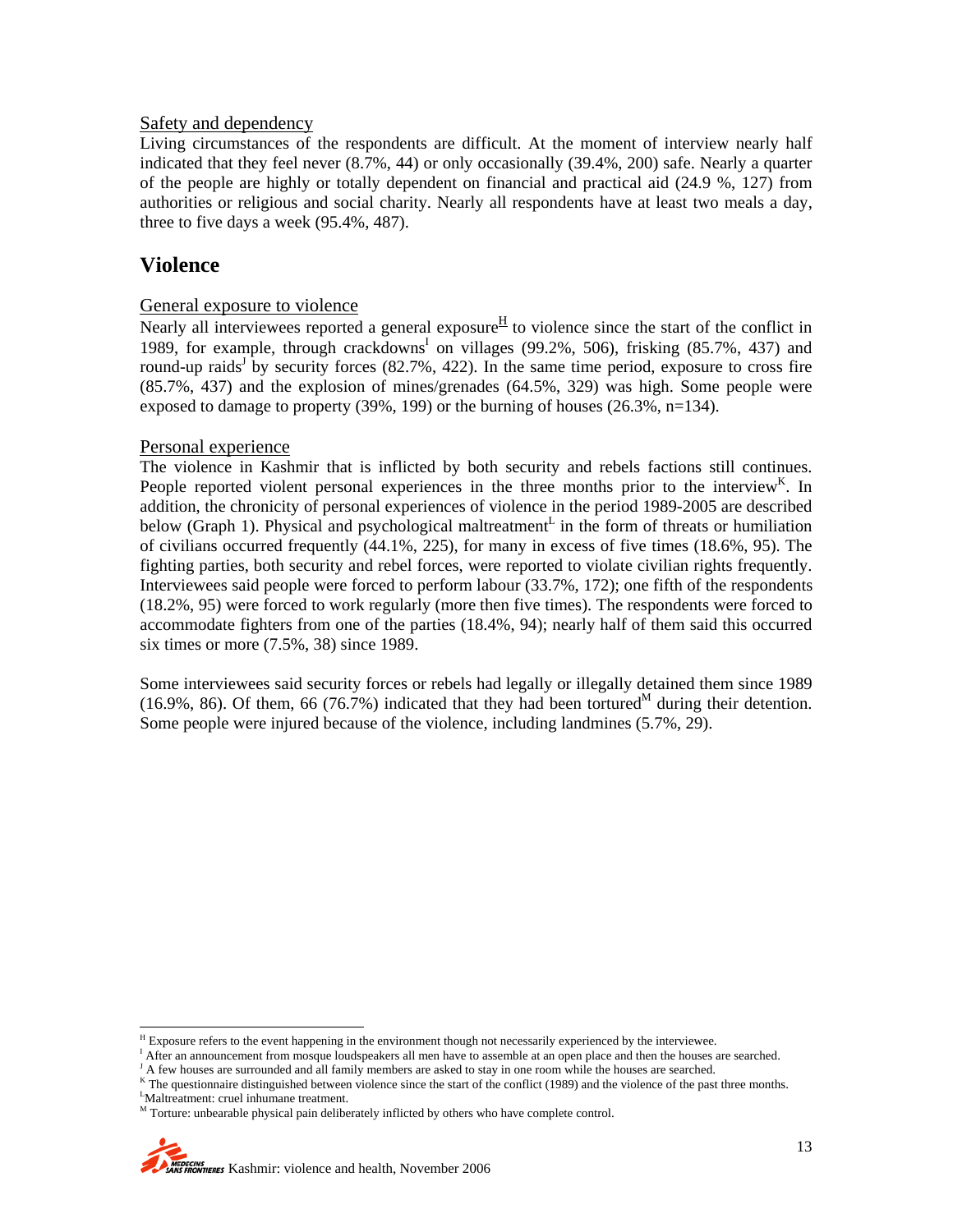*Graph 1: Overview of personal experience of traumatic events inflicted by all fighting parties since the onset of the violence in 1989* 



#### Witnessing

Witnessing traumatic events is potentially traumatising. We asked the respondents to tell us what events they had witnessed since 1989 (Graph 2). A large majority of the respondents had seen people being arrested (75.5%, 385); half of respondents had seen this more than five times since the start of the violence (52.9%, 270). The witnessing of physical and mental mistreatment is high (73.3%, 374). Half (50.0%, 255) of respondents reported witnessing this type of incident more then five times since 1989. Similar numbers were reported on witnessing torture (66.9% (341), one third of respondents (38.4%, 196) more then five times since 1989.

*Graph 2: Overview of witnessed events since 1989* 



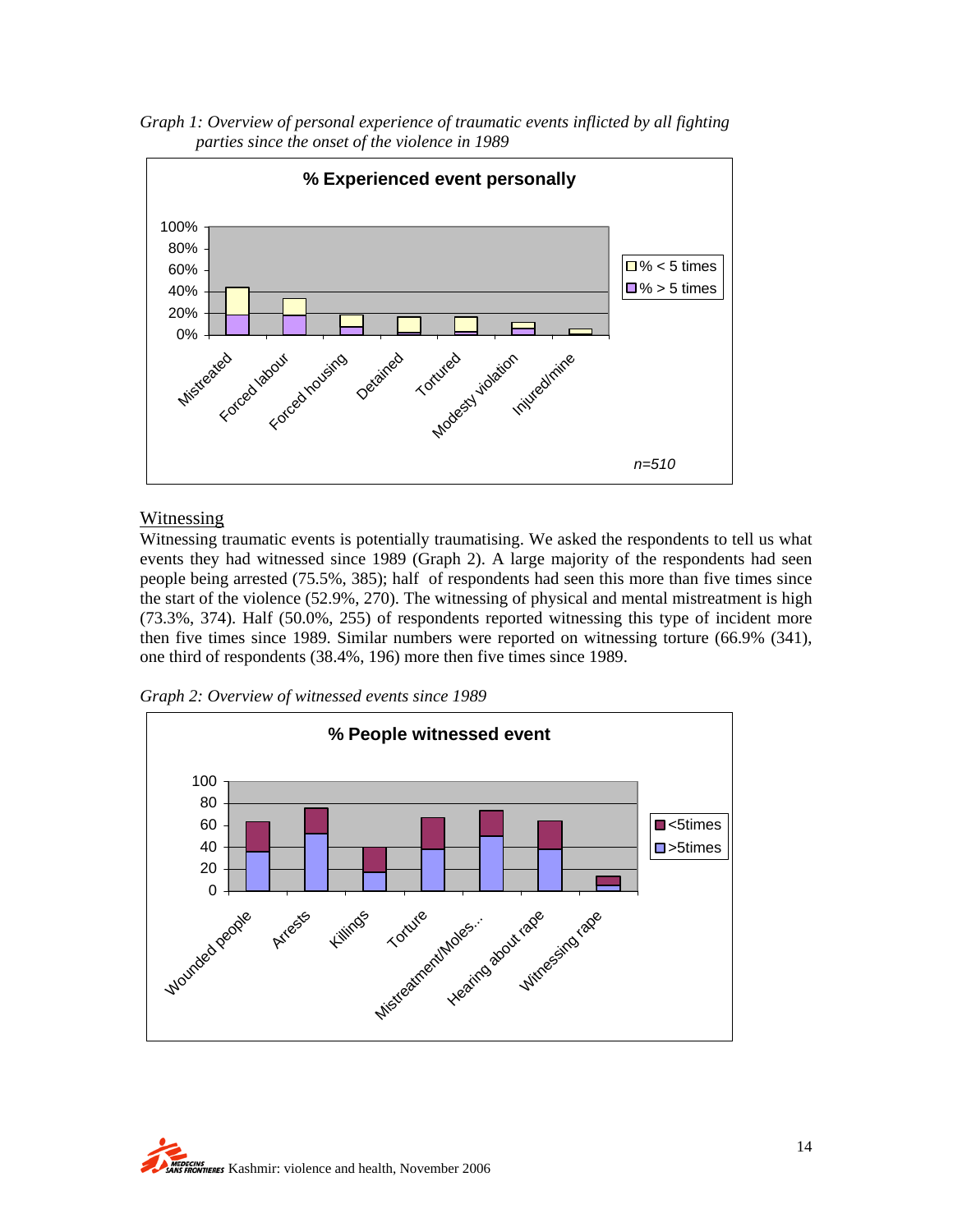#### Sexual violence

For most Kashmiris, sexual violence is considered an inappropriate and difficult to discuss topic. Nevertheless, a rather high percentage of respondents (11.6%)- in comparison to other conflict areas<sup>3</sup> - said they had experienced a violation of their modesty<sup>N</sup> since 1989. Of them, more than one in ten experienced this in the last three months (8 of 59). Since 1989 many people had heard about cases of rape (63.9%, 326). Most had heard about more than five incidents of rape (59.9%, 195)<sup>O</sup>. The number that had actually witnessed a rape since 1989 was also high (13.3%, 68) in comparison to other conflict areas.<sup>3</sup> One in twenty  $(5.1\%, 26)$  of the respondents had witnessed rape more than five times.

#### Consequences of violence

In the period from 1989 until the survey interview, almost half (46.3%) of those interviewed had moved because of the violence, saying that they couldn't deal with the situation anymore. One in six (17.3%) had been forced involuntarily to relocate due to measures or threats by one of the warring parties. The material loss reported is substantial: damage to property (39%), loss of possessions (25.5%) and loss of a house (5.9%). Approximately one in ten interviewees reported being made disabled because of the violence (9.8%, 48). Such disability covers physical, auditory or visual impairments and was based on personal accounts of those interviewed- no medical verification was carried out.

| Consequence                      | $\frac{6}{9}$ | Count |
|----------------------------------|---------------|-------|
| Chose to move for safety reasons | 46.3%         | 236   |
| Lost possessions                 | 25.5%         | 130   |
| Lost house                       | 5.9%          | 30    |
| Displaced (forced to leave)      | 17.3%         | 88    |
| Disabled                         | 9.8%          | 48    |

*Table 2: Overview consequences of violence (n=510)* 

Many Kashmiris have lost family, friends and neighbours as a result of the conflict (Graph 3). In addition to the immediate loss, friends, family and neighbours are important sources of support when Kashmiris are confronted with tension and stress. Nearly one in ten (9.4%, 48) people interviewed had lost one or more members of their *nuclear*<sup>*P*</sup> family because of the violence. A fifth of those who had lost a nuclear family member had actually witnessed their death.

In addition, over the period 1989-2005, a third of the respondents (35.7%, 182) indicated that they had lost one or more *extended family members* (total 228) due to violence. Nearly half reported having lost a neighbour in a violent way (47.1% (240), and in 20.8% of these events, the respondent reporting having witnessed the death. Only a few reported having lost a friend (5.7%, 29).

NN In Kashmir, a violation of modesty is associated with an act of sexual violence that varies from rape to inappropriate touching (which is considered very stigmatising for the women and family involved). This definition is in line with the World Health Organization's definition of sexual violence (World Report on Violence and Health, WHO, 2002).

 $P$  Nuclear family was defined as parent(s), brother(s), sister(s)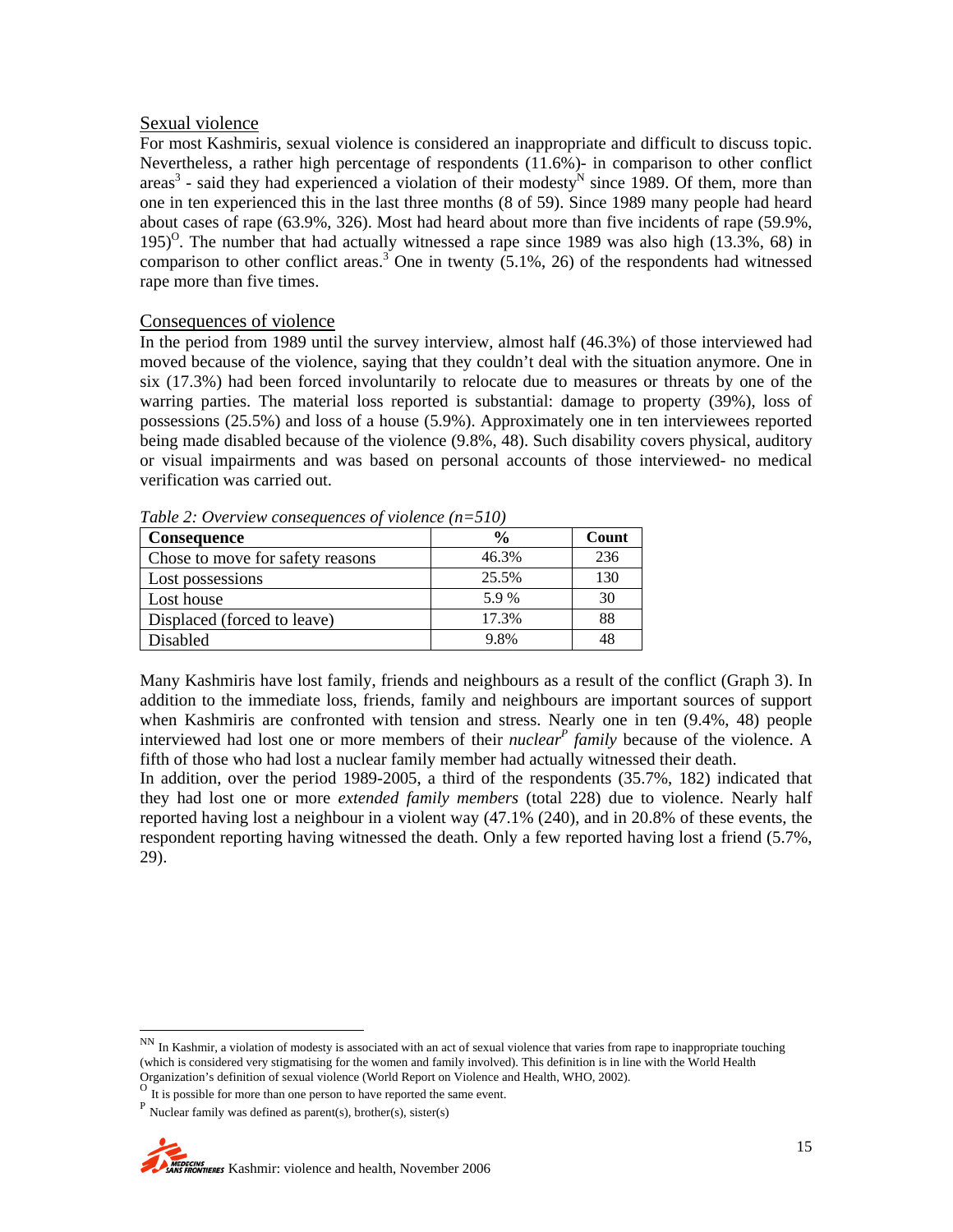*Graph 3: Reported deaths and witnessing of violent deaths since 1989. (The " witnessed deaths" is the proportion of persons who witnessed deaths to total number of persons experienced in each category)* 



#### Consequences of violence on children

Respondents were asked to state three important effects they perceived violence to have on children in the communities (Table 3). Over  $1,500$  answers were obtained (n=1,521). A small minority (2.4%, 37) said there were no problems. The others saw fear as the major effect (24.6%, 374). School-related problems scored highly, including being unable to attend school (15.5%, 236) and having problems with studying, because of a lack of school materials or the absence of qualified teachers (16.3%, 248); schools have difficulty to find staff as nobody wants to work in a conflict area.

Behavioural changes amongst children that were noted included isolation, aggression, drug abuse, lack of respect for elders, loss of morality/values, and hopelessness.

| <b>Effects</b>                       | <b>Frequency</b> | <b>Effects</b>               | <b>Frequency</b> |
|--------------------------------------|------------------|------------------------------|------------------|
| <b>Being afraid</b>                  | 24.6% (374)      | Lack of respect for          | 5.7% (86)        |
|                                      |                  | elders                       |                  |
| Problems with school/studying        | 16.3% (248)      | Loss of                      | $3.7\%$ (56)     |
|                                      |                  | morality/values              |                  |
| Unable to attend the school          | 15.5% (236)      | <b>Loss of Hope/mistrust</b> | $5.0\%$ (76)     |
| Behavioural changes (e.g.,           | 10.0% (152)      | No sleep                     | $1.5\%$ (23)     |
| isolation, impatience, irritability, |                  |                              |                  |
| aggression)                          |                  |                              |                  |
| Drugs or alcohol abuse               | 8.0% (121)       | No friends                   | $0.4\%$ (6)      |
| More frequently ill                  | $6.1\%$ (93)     | <b>Other</b>                 | $0.9\%$ (13)     |
|                                      |                  | None at all                  | 2.4% (37)        |

*Table 3: Consequences of violence on children (% taken from total number of responses, n=1,521)* 

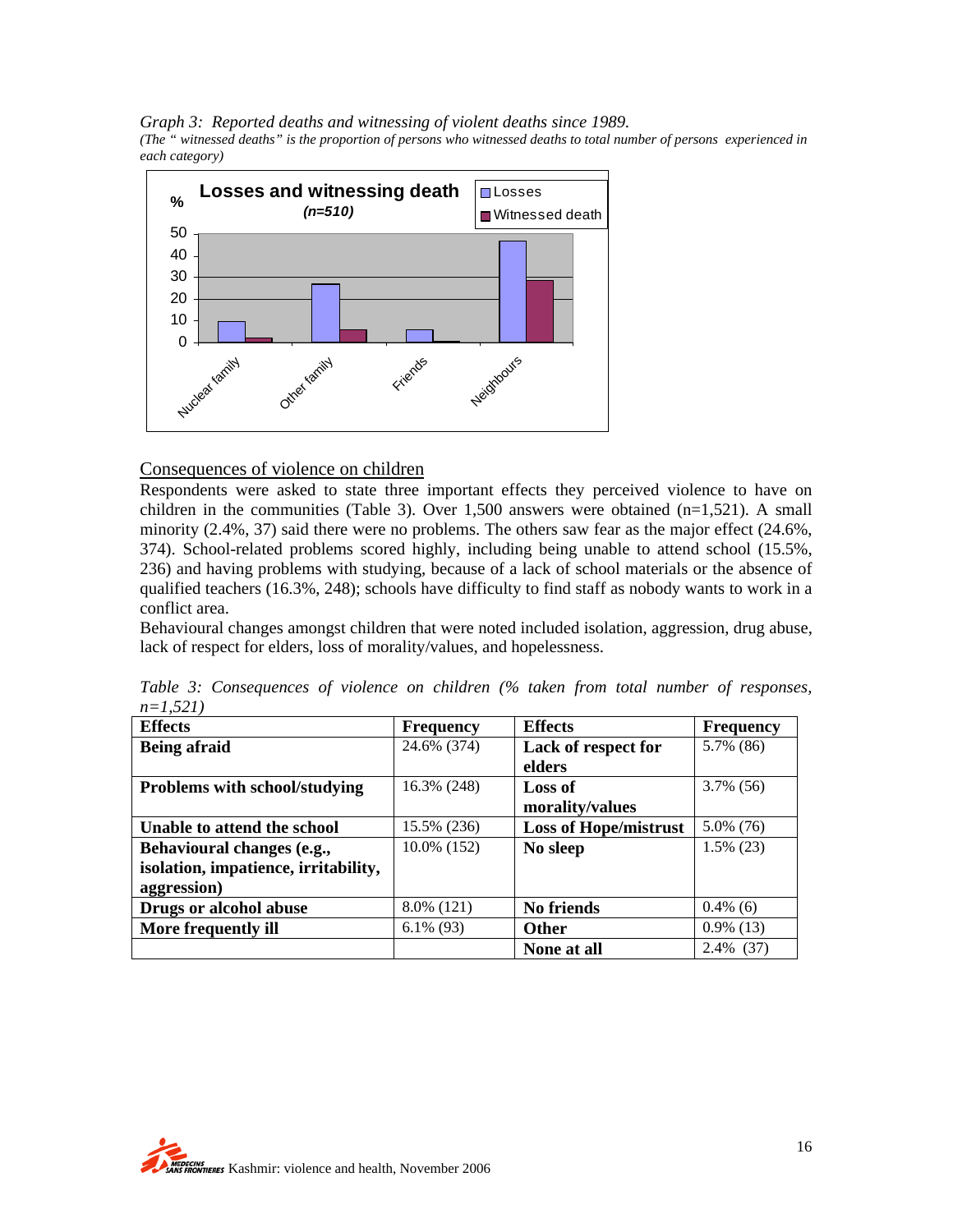# **Health Consequences of Violence**

All mental and physical health related questions refer to a period of 30 days before the interview.

#### Mental Health (Self-Report Questionnaire 20)

The items of the questionnaire were constructed to identify general psychological distress in populations and cover various categories (Table 4). Physical health items such as headache (53.6%, 273), and poor appetite (40.8%, 208) are indicative of high levels of somatisation. Twothirds of the interviewed group felt nervous, tense, or worried (62.7%, 320). Signs such as being easily frightened (55.9%, 285), trembling hands (50.2%, 256), and sleeping problems (45.5%, 232) were reported frequently. Half the population said they were unhappy (50.0%, 254) and this was confirmed through high scores on increased crying (45.1%, 230), feeling tired all the time (62.5%, 319) or having lost general interest in things (45.1%, 230). Over one-third said they felt worthless (37.8%, 193). A trend of feeling miserable and disheartened may result in increased suicidal ideation, or worse, enaction. Among those interviewed we found an alarmingly high prevalence of suicidal ideation: one-third of those surveyed had had thoughts of ending his or her life (33.9%, 173) in the past 30 days. More then half (51.8%, 264) reported that their daily work was suffering because of their problems and that they did not enjoy their daily activities (50.0%, 255).

| $(N=510)$                       | <b>YES</b> |                                 | <b>YES</b> |
|---------------------------------|------------|---------------------------------|------------|
| Do you often have headaches?    | 273        | Do you find it difficult to     | 255        |
|                                 | $(53.6\%)$ | enjoy your daily activities?    | $(50.0\%)$ |
| Is your appetite poor?          | 208        | Do you find it difficult to     | 202        |
|                                 | $(40.8\%)$ | make a decision?                | $(39.6\%)$ |
| Do you have sleep disturbances? | 232        | Is your daily work suffering?   | 264        |
|                                 | $(45.5\%)$ |                                 | $(51.8\%)$ |
| Are you easily frightened?      | 285        | Do you feel you are usefully    | 158        |
|                                 | $(55.9\%)$ | contributing in life?           | $(31.0\%)$ |
| Do you feel nervous, tense, or  | 320        | Have you lost interest in       | 230        |
| worried?                        | (62.7%)    | things?                         | $(45.1\%)$ |
| Do your hands tremble?          | 256        | Do you feel that you are a      | 193        |
|                                 | $(50.2\%)$ | worthless person?               | $(37.8\%)$ |
| Is your digestion poor?         | 128        | Have you thought about          | 173        |
|                                 | $(25.1\%)$ | ending your life?               | $(33.9\%)$ |
| Do you have trouble thinking    | 256        | Do you feel tired all the time? | 319        |
| clearly?                        | $(50.2\%)$ |                                 | $(62.5\%)$ |
| Do you feel unhappy?            | 254        | Do you have uncomfortable       | 203        |
|                                 | $(50.0\%)$ | feelings in your stomach?       | $(39.8\%)$ |
| Do you cry more than usual?     | 230        | Are you easily tired?           | 340        |
|                                 | $(45.1\%)$ |                                 | (66.7%)    |

*Table 4: Overview of responses on items of Self-Reporting Questionnaire 20. NB The complaints refer to the past 30 days before the interview.*

The Self-Report Questionnaire 20 has been validated for India.<sup>24</sup> A cut off score of  $11/12$  is accepted as appropriate for distinguishing between cases and non-cases. However, it has been criticized as being too high<sup>25</sup>. If the cut off score of seven (meaning those with a score of seven or higher are considered cases of psychological distress) is used, a large majority of the respondents suffers from psychological distress (71.4%; 364, CI: 66.1-76.7). If the higher Indian validated cut off of twelve (12 or higher is a considered a case) is used, more then one-third of respondents are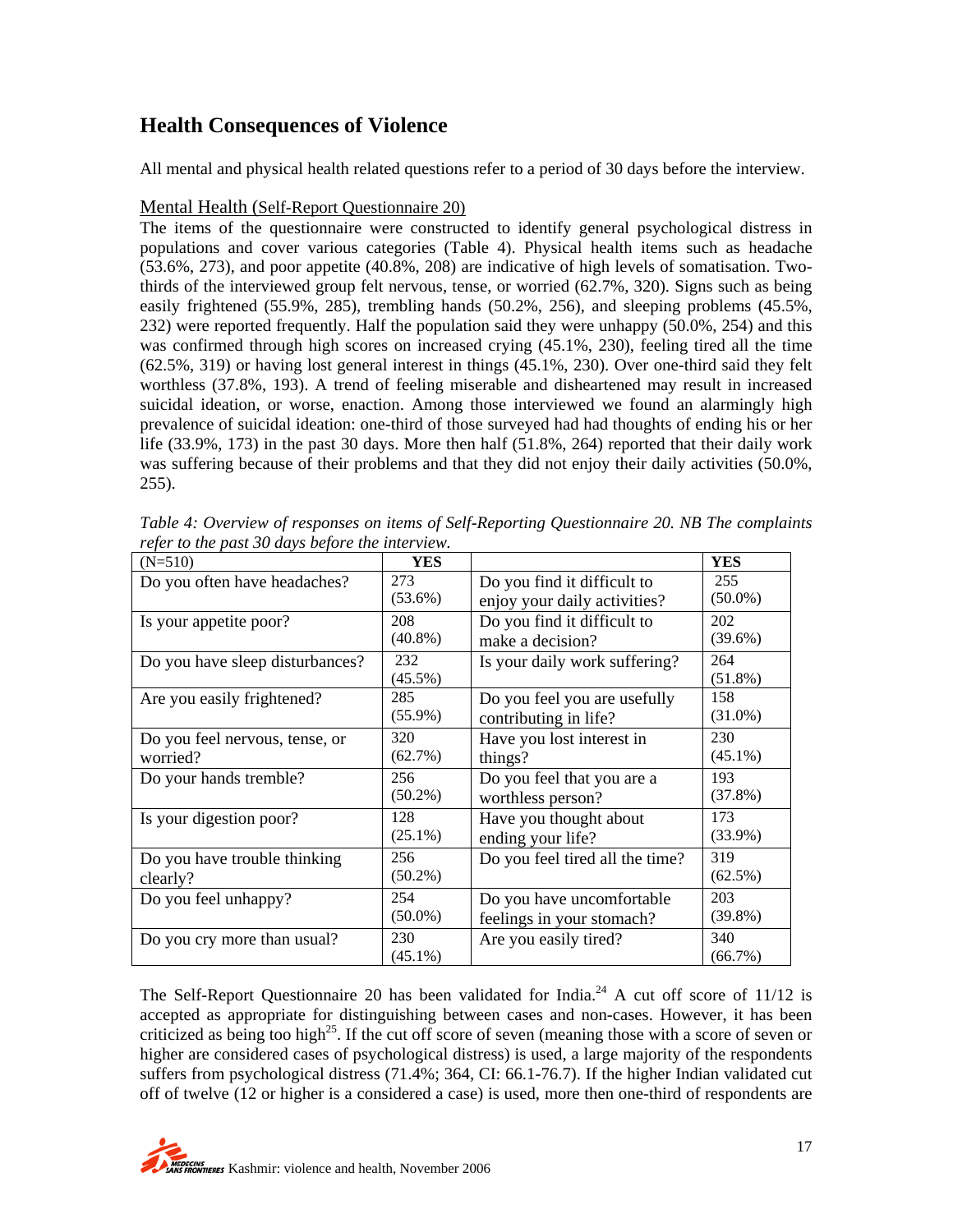considered to suffer from psychological distress (33.3%, 170, CI: 28.3-38.4). See also Graph 4.



*Graph 4: Overview of scores the Self-Report Questionnaire 20* 

#### Prevalence and effects of health difficulties on life and daily functioning

A large majority of those surveyed said that the conflict has caused stress in the family (81.4%, 316). Nearly half of the people indicated that their family members still suffer from tension/stress (46.7%, 238). Table 5 shows that in the past 30 days nearly half of the people reported that their health problems interfere with their life in a severe (31.5%, 156) or extreme way (16.6%, 82). When asked how many days in the past month the health problems interfered two-thirds of all respondents reported that they had such difficulties four or more days (67.7%, 335).

Work and daily activities were also found to suffer from the reported health problems (Table 5). Nearly half (49.0%) of those interviewed reported that they were "totally unable" to carry out their usual activities for four or more days in the past 30 days; only one-third reported they were able to carry out their daily activities every day in the last month (34.8%). Nearly half (49.8%) reported that they had to cut back or reduce their activities or work for health-related problems in the past month for four days or more.

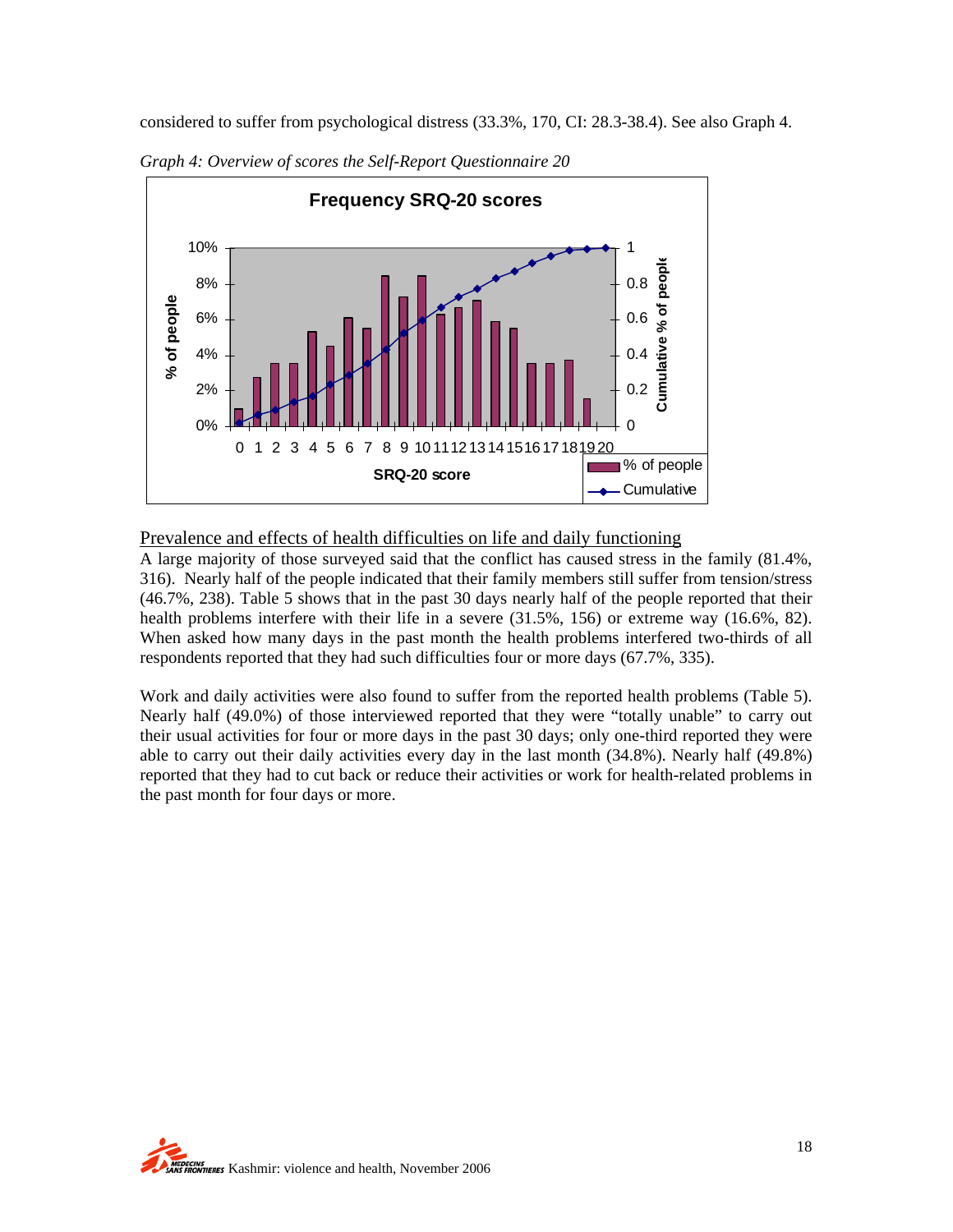*Table 5: Effect of health problems in the past 30 days* 

|                                                                                       | <b>None</b>   | <b>Mildly</b> | <b>Moderately</b> | <b>Severely</b> | <b>Extremely</b> /<br><b>Cannot Do</b> |
|---------------------------------------------------------------------------------------|---------------|---------------|-------------------|-----------------|----------------------------------------|
| Overall, how much did<br>these difficulties<br>interfere with your life?<br>$(n=495)$ | 11.9%<br>(59) | 17.2%<br>(85) | 22.8% (113)       | 31.5%<br>(156)  | 16.6% (82)                             |

|                                                                                                                                                   | 0 days        | 1-3 Days      | $4-10$ Days | $11 +$ Days |
|---------------------------------------------------------------------------------------------------------------------------------------------------|---------------|---------------|-------------|-------------|
| How many times do these<br>problems occur (n=495)                                                                                                 | $16.2\%$ (80) | $16.2\%$ (80) | 30.3% (150) | 37.4% (185) |
| How many days are you totally<br>unable to carry out your usual<br>activities or work because of any<br>health condition?<br>$(n=491)$            | 34.8% (171)   | 16.1% (79)    | 31.5% (155) | 17.5 % (86) |
| How many days <sup>Q</sup> do you have to<br>cut back or reduce your usual<br>activities or work because of any<br>health condition?<br>$(n=492)$ | 33.3% (164)   | 16.9% (83)    | 31.9% (157) | 17.9% (88)  |

#### Physical Health

Nearly one third of the respondents rated their health as either bad 22.7% (116) or very bad in the past 30 days (7.1%, 36) (Tabel 6). Over the same period, more than half of respondents experienced greater than three health complaints (56.1%, 286). Respondents were asked to mention a maximum of four complaints in order of priority (Graph 5). The response categories were grouped by prevalence. Of all first mentioned complaints (n=470) headaches (23.5%, 110), body pains such as joint and back pains (20.5%, 96), and internal problems (mainly abdominal complaints, 16.9%, 79) were mentioned most frequently. One in ten people mentioned mental problems (tension, fatigue/weakness, anorexia) as their first major health problem (9.6%, 45). These health problems were also mentioned as second, third and fourth complaints.

Of the total responses (max 3 per person, in total 1,203 answers) body pains were mentioned most frequently (25.4%, n=305) as a complaint over the past 30 days, followed by headaches (19.3%, n=232); mental problems were mentioned 140 times in total (11.6% of all answers).

 $\overline{a}$ <sup>Q</sup> The days people were totally unable to do activities were not included.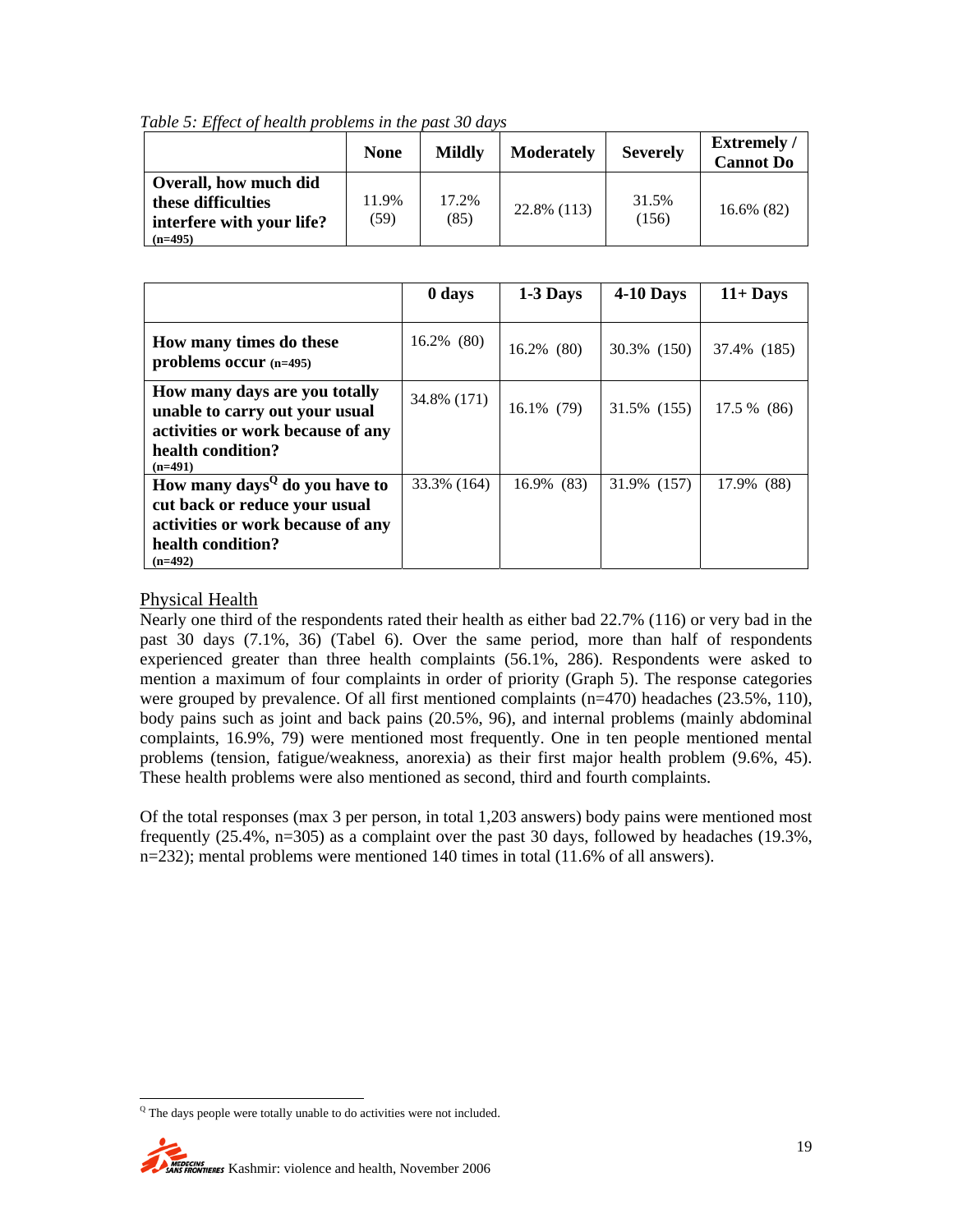



The majority of the respondents (65.1%, 326) visited a health post or clinic for their complaint (Table 6). A third (31.5%, 158) visited the health clinic two or three times, or even four times or more (15.4%, 77) in the past 30 days. Despite this, the overall impression of the health facilities was poor (49.8%, 253) or only acceptable (22.4%, 114). A minority rated the facilities as good (24.0%, 122) or excellent (3.7%, 19). Medicine consumption was high: over one-third (37.9% (189) took six or more medicines in the past 30 days. Less then a third (28.9%, 144) did not take any medicines. The type of medicine was not further specified.

*Table 6: Overview of health responses. The reference period is the last 30 days.* 

| <b>Perception of own health</b> | <b>Very</b>      | Good        | <b>Moderate</b> |  | Poor        |  | <b>Very</b>  |
|---------------------------------|------------------|-------------|-----------------|--|-------------|--|--------------|
| $(n=510)$                       | good             |             |                 |  |             |  | poor         |
|                                 | 11.8%            | 23.3% (119) | 35.1%           |  | 22.7% (116) |  | $7.1\%$ (36) |
|                                 | (60)             |             | (179)           |  |             |  |              |
|                                 |                  |             |                 |  |             |  |              |
| <b>Number of complaints</b>     | <b>None</b>      | 0-2 Times   |                 |  | 3-6 Times   |  | $6+$ Times   |
| $(n=508)$                       |                  |             |                 |  |             |  |              |
|                                 | 29.3% (149)      | 14.4 (73)   |                 |  | 22% (112)   |  | 34.3% (174)  |
| <b>Visit health clinic</b>      | Not at all       | 1 Time      |                 |  | 2-3 Times   |  | $4+$ Times   |
| $(n=501)$                       |                  |             |                 |  |             |  |              |
|                                 | 34.9% (175)      | 18.2% (91)  |                 |  | 31.5% (158) |  | 15.4% (77)   |
| <b>Quality health facility</b>  | <b>Excellent</b> | Good        |                 |  | Acceptable  |  | Poor         |
| $(n=508)$                       |                  |             |                 |  |             |  |              |
|                                 | $3.7\%$ (19)     | 24.0% (122) |                 |  | 22.4% (114) |  | 49.8% (253)  |
| <b>Medicine consumption</b>     | Not at all       | 1-3 Times   |                 |  | 4-6 Times   |  | 6+ Times     |
| $(n=499)$                       |                  |             |                 |  |             |  |              |
|                                 | 28.9% (144)      | 14.6% (73)  |                 |  | 18.6% (93)  |  | 37.9% (189)  |

**MEDECINS**<br>WAS FRONTIERES Kashmir: violence and health, November 2006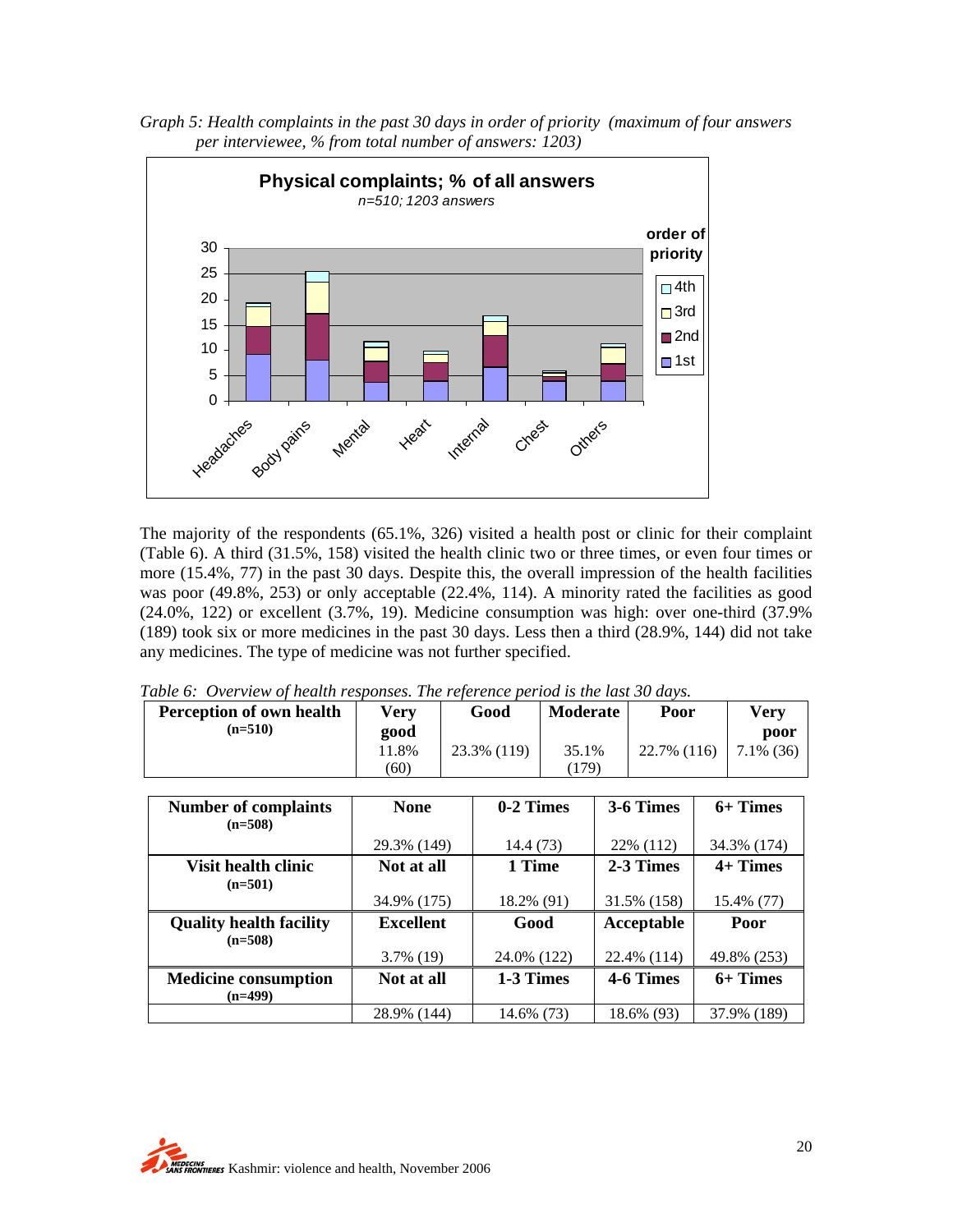# **Perceptions of Mental Health**

#### How do respondents identify conflict-related psychological problems?

Those interviewed said the most important way to recognize mental problems were through facial expressions such as looking pale, upset, gloomy or weak (40.5%, 203). Withdrawal behaviour (such as being silent, lost in deep thought, not working, not talking to people or being lonely) was the second most common way (22%, 110). The third most important way was having a sad mood This was followed closely by a change in general behaviour, most notably, being restless (12.4%, 62). The answer categories we have identified were based on prevalence of responses and cover well the avoidance, anxiety and mood-change criteria.

|                                | <b>All first answers</b> | <b>Second answers</b> | Third answers (n= |  |
|--------------------------------|--------------------------|-----------------------|-------------------|--|
|                                | $(n=501)$                | $(n=460)$             | 291)              |  |
| <b>Aggression/irritability</b> | $6.2\%$ (31)             | 12.6% (58)            | 14.8% (43)        |  |
| <b>General behaviour</b>       | 12.4% (62)               | 22.2% (102)           | 22.7% (66)        |  |
| change                         |                          |                       |                   |  |
| <b>Facial expression</b>       | $40.5\% (203)$           | $14.1\%$ (65)         | 8.9% (26)         |  |
| <b>Mood</b>                    | 15% (75)                 | 11.3% (52)            | 13.8% (40)        |  |
| Withdrawn attitude             | 22% (110)                | 31.3% (144)           | 34.7% (101)       |  |
| <b>Health problems</b>         | 4% (20)                  | 8.5% (39)             | $5.2\%$ (15)      |  |

Table 7: How to identify that a person is upset or feeling tense because of the conflict<sup>R</sup>?

#### Coping mechanisms

Interviewees were asked to give three answers to explain what people do when they feel tension or stress (Table 8). It was reported that some people isolate themselves (22.3%), others act out through aggression (16%), stop talking to people (12.8%), numb themselves through drugs or alcohol (12.7%) or keep themselves busy (7.2%). Answers such as seeking support from family (4.3%) or talking to others (8%) were found to be relatively low. Religion was said to be the third most important coping mechanism (13.8%) among those interviewed.

|  | Table 8: Overview of coping mechanisms. |
|--|-----------------------------------------|
|  |                                         |

| <b>Coping mechanism</b>            | <b>Frequency</b> |
|------------------------------------|------------------|
|                                    | $(n=1,469)$      |
| <b>Isolation</b>                   | 22.3% (327)      |
| <b>Aggressive behaviour</b>        | 16% (235)        |
| <b>Praying/meditation</b>          | 13.8% (203)      |
| Stop speaking to people            | 12.8% (188)      |
| Drug and alcohol use               | 12.7% (186)      |
| <b>Talking to others</b>           | 8% (117)         |
| <b>Keeping busy</b>                | 7.2% (106)       |
| <b>Seeking support from family</b> | $4.3\%$ (63)     |
| Other                              | 3% (44)          |

 *R Three answers were permitted, in order of priority.*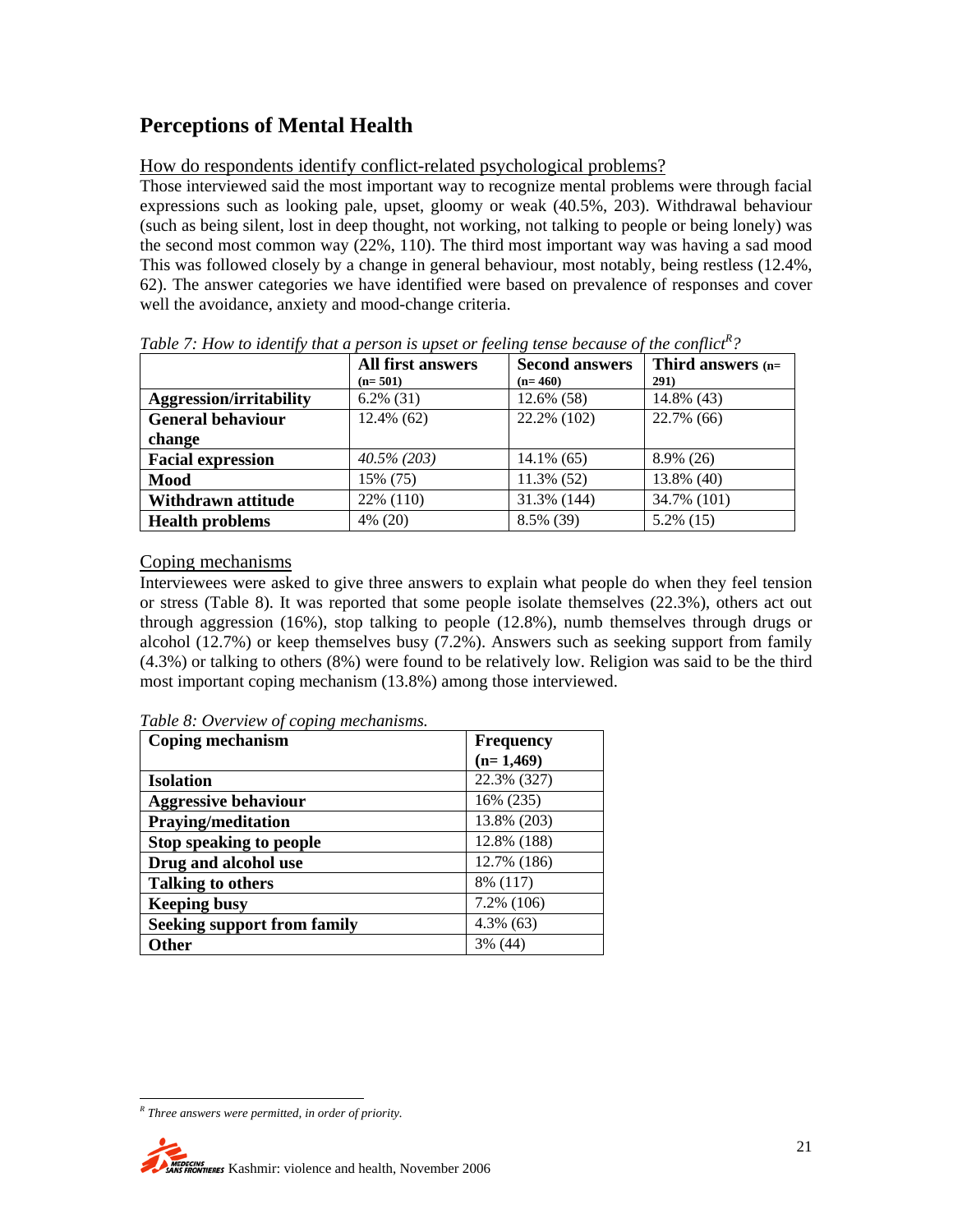#### Where to go for support?

To find out whom was regarded as a source of support, respondents could give three answers from 15 pre-determined categories Table 9). The largest proportion (23%) would seek help from friends, if they felt disturbed or upset. A medical doctor (17.4%) and family members (14.9%) were the second and third most frequently mentioned answer. Faith healers were also regarded as an important source of support (13.4%); counsellors or psychiatrists were less frequently consulted.

| <b>Support</b>          | <b>Frequency</b>      | <b>Support</b>        | <b>Frequency</b>       |
|-------------------------|-----------------------|-----------------------|------------------------|
| mechanisms              | Ntotal answers=1,447) | mechanisms            | (Ntotal answers=1,447) |
| Friend                  | 23% (333)             | Psychiatrist          | $1.5\%$ (22)           |
| <b>Family member</b>    | 14.9% (215)           | <b>Nurse</b>          | $0.8\%$ (12)           |
| <b>Doctor</b>           | 17.4% (251)           | <b>Health worker</b>  | $0.8\%$ (11)           |
| <b>Faith healer</b>     | 13.4% (193)           | <b>Social worker</b>  | $0.6\%$ (8)            |
| <b>Neighbour</b>        | 10.9% (158)           | No one                | $2.1\%$ (31)           |
| <b>Kind person</b>      | 8% (115)              | <b>Fortune teller</b> | $0.4\%$ (5)            |
| <b>Counsellor</b>       | $3.2\%$ (46)          | <b>Other</b>          | $1.2\%$ (17)           |
| <b>Religious leader</b> | $2.1\%$ (30)          |                       |                        |

*Table 9: Support mechanisms* 

#### What does "functioning well" mean?

In Kashmir, men and women have different, culturally prescribed roles in both family and community life. The ability to fulfil these roles influences a person's perception of his/her functioning. Respondents were asked to give three examples of what they considered important traits for a well functioning male  $(n=1,375)$  and female  $(n=1,375)$ . The categories were constructed during the data analysis, grouped by prevalence of response.

Those surveyed said a well-functioning male has a good character<sup>S</sup>  $(23.7\% , 326)$ ; high moral values<sup>T</sup> and earns money (16.3%, 224). He is also sociable<sup>U</sup> (14.7%, 202), healthy (11.9%, 163) and educated (9.2% (126). His role in the family (caring and behaving well) defines a male's functioning only marginally (7.5%, 103). The perception of well functioning behaviour for females was more associated with her capacity to manage the household  $(22.7\%, 301)$ , her behaviour<sup>W</sup> (18.8%, 250), her character<sup>X</sup> (17.7%, 235) and her moral values (12.6%, 167). Education  $(11.1\%, 147)$ , family  $(10.8\%, 143)$  and health  $(6.4\%, 85)$  were seen to be of lesser importance.

# **Providing Support**

Most respondents reported that talking confidentially to someone they trust is helpful (89.4%, 456) when confronted with tension. The majority of respondents did not know what counselling was (68%, 347), but when the term was explained they considered it very (58.8%, 300) or moderately useful (31.8%, 162).

If psychosocial services were offered (this was explained as a combination of social activities and counselling) a majority said they would use such services (96.9%, 494). More specifically they

s<br>Well mannered, honest, respectful, polite, courageous, kind, patient

<sup>&</sup>lt;sup>T</sup> Religious, doing good deeds, praying, generous

U Helpful, friendly, sympathic, social, good with others

V Cleaning, hygiene, management, skills

W Sociable, helpful, hospitable, obedient, disciplined

X Well mannered, honest, respectful, polite, courage, kind, patient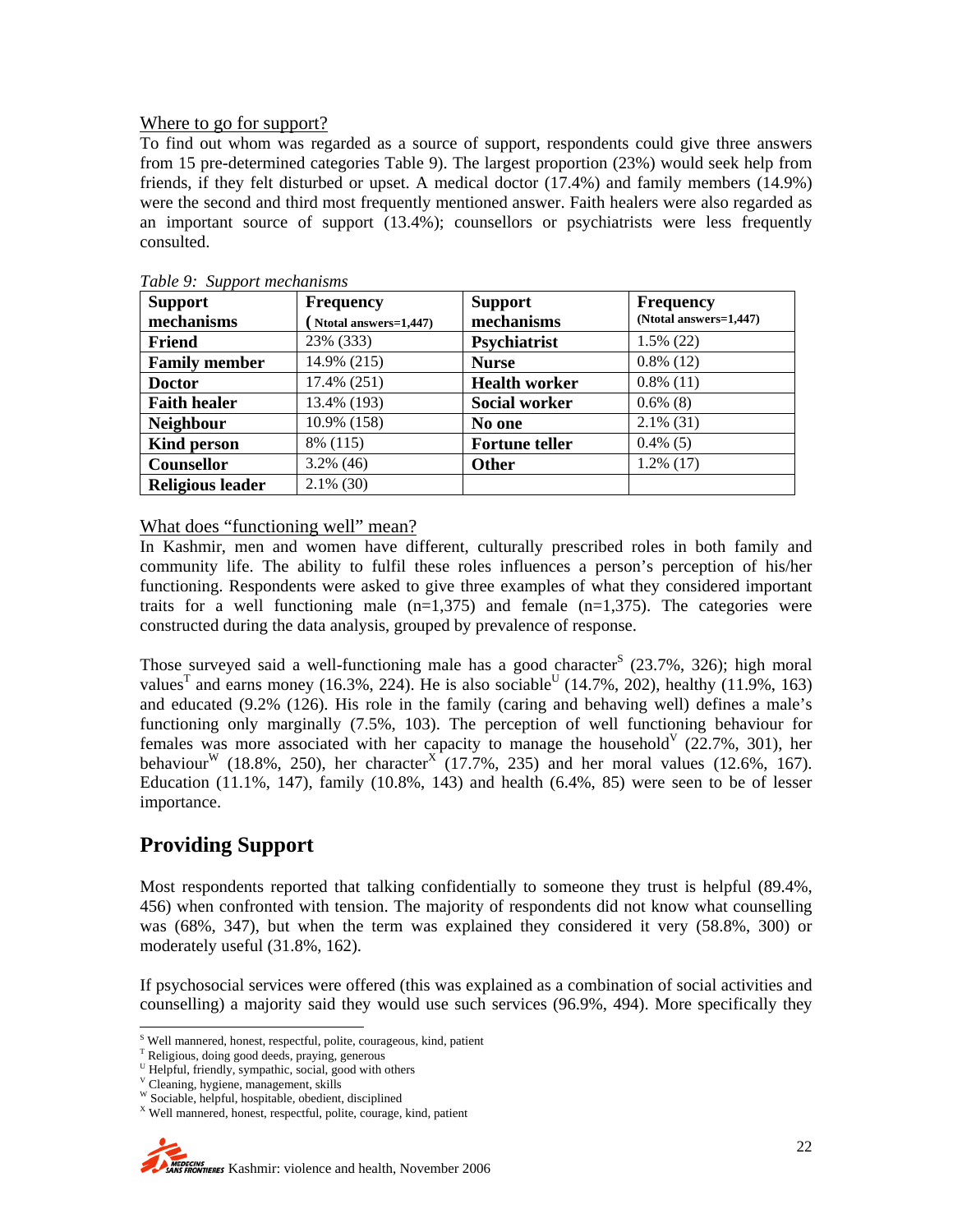indicated they would use the counselling service (39.3%, 275), listen to the radio program (21.1%, 148), use MSF knowledge about service providers in the community (19.9%, 139) or participate in community-oriented activities (13.9% (97).

MSF had just started its activities in the survey areas. Although many people knew about the MSF radio program (49.2%), a majority (80.2%) had never heard about MSF's other activities in the region (psychosocial care and water and sanitation activities). A small minority did have contact with  $MSF<sup>Y</sup>$  (4.5%, 23).

Respondents were asked to give MSF advice about its future activities in Kashmir. Some people (26.8%, 110) said they thought MSF should do more about providing education on topics such as general health, raising children, and hygiene. Some also asked for more information on stress and mental health (23.8%, 98), counselling (11%, 45) and family relations (3.2%, 13). Approximately one in ten (13.6%, 56) asked MSF to become involved in social issues such as dowry-related problems or poverty-related eradication programs.

 $^{\mathrm{Y}}$  MSF was starting up activities in the survey regions in 2004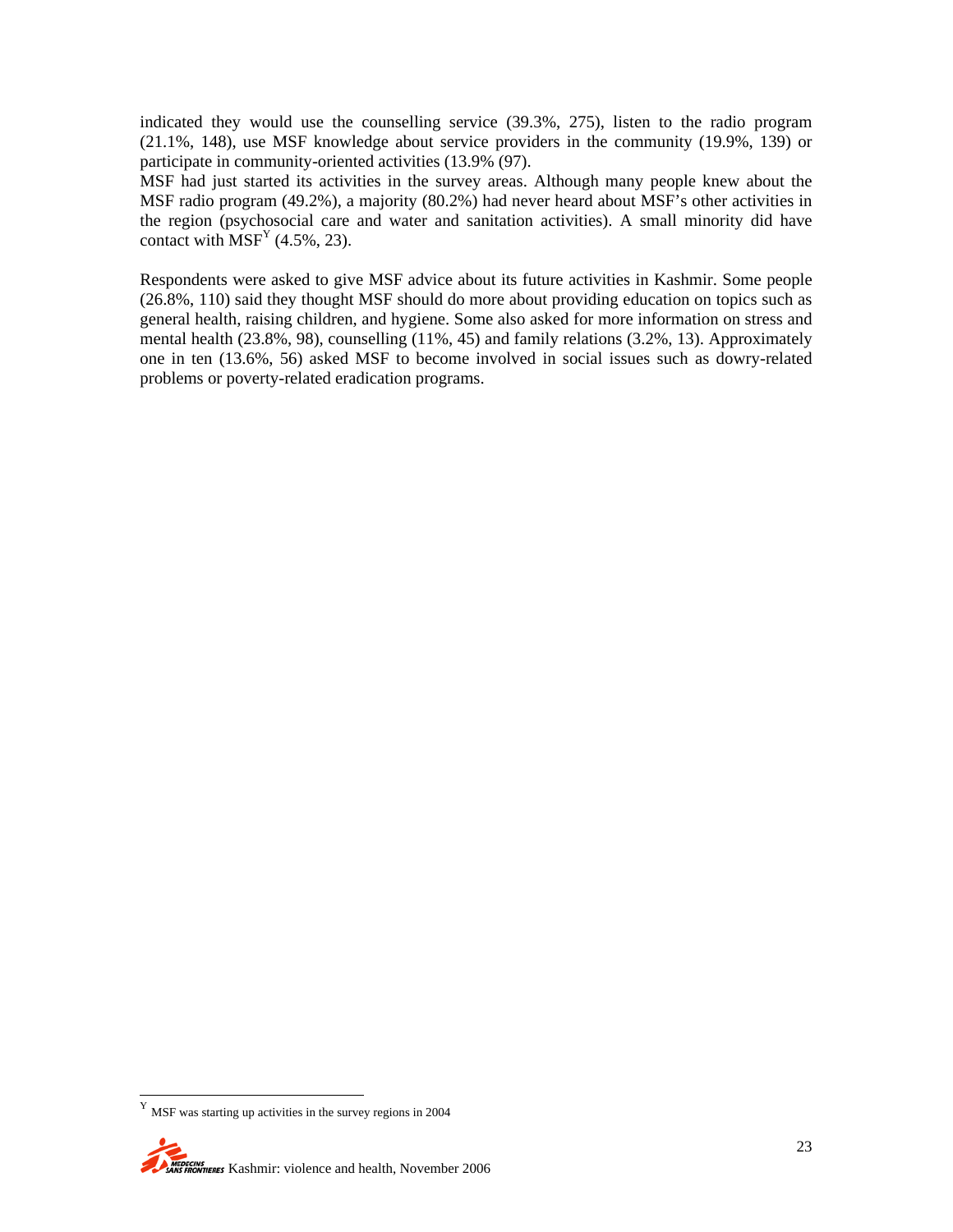# **Discussion**

The survey executed in two blocks of Kupwara and Badgam districts in Kashmir (India) during mid-2005 was representative, with in total 510 people interviewed. The execution of a survey in such a violent context had security limitations. Despite this the completion rate of the survey was good (93%).

The major findings relate to violence and health condition of the population. Nearly half the respondents indicated at the time of the survey that they felt never or only occasionally safe. Violent acts continue, and had occurred during the three months preceding the survey.

Since the onset of the violence in 1989, the general exposure to violence experienced personally or witnessed by the respondents, such as crackdowns and round-up raids, indicate an ongoing climate of fear. The high number of people who experienced physical and mental mistreatment since 1989 further illustrates this.

A substantial number of respondents reported since 1989 that they had been detained -either by the authorities or the rebels - and among those detained, the majority reported having been tortured. In addition to this, parties to the conflict were also reported to have infringed civilian rights through forced labour or the forced sheltering of combatants. In this survey, torture and maltreatment were predefined and explained to the respondents. Despite this we cannot exclude that and to what extent people used their own definitions. We felt it was inappropriate and unnecessary to further enforce a definition on respondents because investigating torture or maltreatment as such was not an objective of the survey.

Violence has had direct consequences on many civilians. In terms of human loss, the consequences are serious: many lost a member of their nuclear family or another family member since the onset of the violence and one in six had been forcibly displaced.

The respondents reported suffering direct violations of their modesty and/or the witnessing of such acts since 1989. It is possible that the actual prevalence is higher as many people regard it as inappropriate to talk about sex-related issues. The survey found much higher numbers of people whom themselves had experienced sexual violence in comparison to findings in other surveys and contexts: Sierra Leone (2%), Sri Lanka (2%), Chechnya (0%) and Ingushetia (0.1%).<sup>26</sup> This may be due to the fact that people in Kashmir feel freer to discuss a "violation of their modesty" than civilians living in those other contexts. Another possibility is that the definition of sexual violence varies among populations; in Kashmir, a "violation of modesty" includes inappropriate touching, which may contribute to the increased prevalence of sexual violence reported here if the other populations in surveys define sexual violence only as the act of rape. These differences suggest that the assumption of a universal definition is at least doubtful. In future studies, developing more explicitly questions relating to the World Health Organization's broader definition<sup>2</sup> of sexual violence<sup>27</sup> should be considered. This definition includes, for example, "inappropriate" touching" as reported in the current survey.

The health of the respondents is poor; a majority had visited the health clinic in the past month and one-third took six or more drugs in that period. The major complaints mentioned (headaches and body pain) are often stress-related. The health effects reported here cause potentially serious

Z Sexual violence includes, at least, rape/attempted rape, sexual abuse, and sexual exploitation. Sexual violence is "any sexual act, attempt to obtain a sexual act, unwanted sexual comments or advances, or acts to traffic a person's sexuality, using coercion, threats of harm or physical force, by any person regardless of relationship to the victim, in any setting, including but not limited to home or work".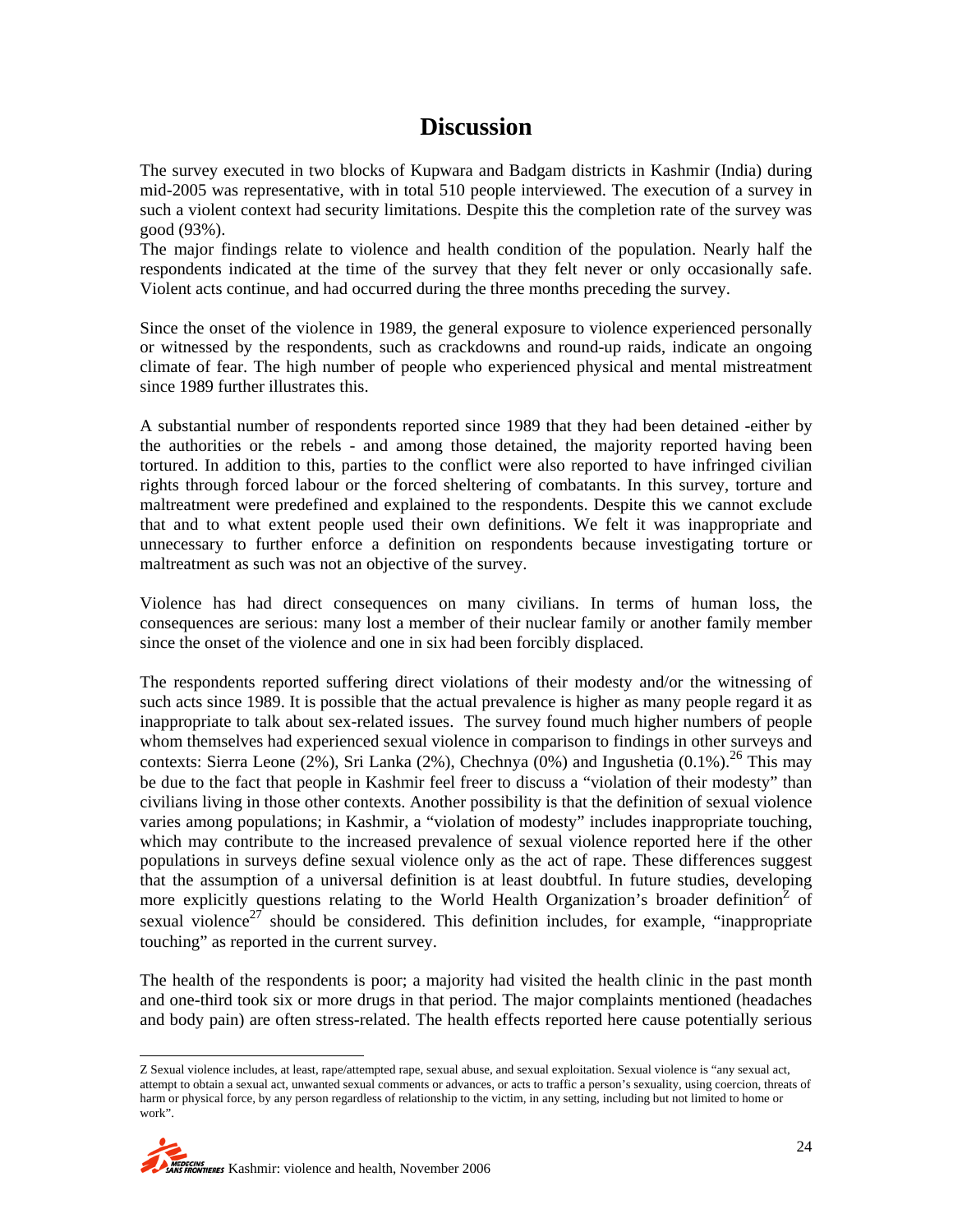economic losses. A majority reported an inability to work for at least part of the past 30 days because of their health condition.

The mental health of the interviewed is also poor. Approximately one-third could be regarded as suffering from psychological distress based on the responses to the SRQ-20 Indian-validated tool. This result is high in comparison to another Indian study<sup>28</sup>, where 18% of probable mental ill health was found among low-income urban women, using a relatively low cut-off score (7/8). Our findings indicate a higher prevalence, while using the higher (more strict) cut off score of 12. This may mean that our findings on psychological distress are actually underreported. Our findings on coping mechanisms further confirm the gravity of the suffering, with the two most frequently mentioned (self-isolation and aggression) clearly dysfunctional.

In the past month many respondents reported anxiety and unhappiness, with a substantial number have entertained thoughts about ending their life. Our findings are in line with Margoob et al<sup>29</sup> who reported on high suicide rates in this region previously. These data are alarming especially in a predominantly Muslim culture that regards thoughts and acts of suicide as a grave sin. The overt expression of these ideas is a strong indicator of the despair and lack of future perspective among the predominantly Islamic population.

The relationship between people's traumatic experiences and their health problems (physical and mental) in Western settings is well established.<sup>30</sup> Our findings in the survey on the physical, mental health and the reported violence both since 1989 and in the past three months appear to confirm these findings.

Our survey did not intend to research a causal relationship between violence and health. Nevertheless, evidence increasingly suggests that the differences between Western and non-Western populations in terms of their experiences after traumatic circumstances are not major, and that there is a "universal" vulnerability to certain traumatic events. In a study on lifetime events and post-traumatic stress disorder (PTSD) in four post-conflict settings (Cambodia, Gaza, Ethiopia, and Algeria) it was found that conflict-related events after the age of 12 years were significantly related to  $PTSD<sup>AA</sup>$  in all four samples.<sup>31</sup> In another study, the health of a group of refugees who escaped from various conflict areas in the world was researched in their country of resettlement. Exposure to a physical traumatic component (experienced/witnessed physical violence and torture, experienced a life-threatening event), and separation from family was found to be a strong indicator for ill health. $32$ 

The population surveyed were cooperative and responded positively to the survey. Nevertheless, there were a number of limitations. The security conditions in the area are unpredictable and caused some delay in implementation of the survey. In some areas, the suspicion towards MSF was an obstacle, most notably in areas where MSF had only recently started its activities. Such distrust could have an impact on the way people answered questions on the exposure, selfexperience or witnessing of violence. People may have felt reluctant to share their selfexperienced or witnessed events because it might expose them to retaliation.

The survey was executed over a long period (eleven weeks). To ensure cooperation of the rural population the survey ended before the start of the harvest, but the length of the survey period

AA The diagnosis of psychological disorders, and in particular PTSD, should be assigned with care for several reasons. First, not all disorders after traumatic events can be described in terms of PTSD; it is far from being the only possible disorder after traumatic events, and the picture is complicated by the fact that co-morbidities are not uncommon. Second, Western conceptual frameworks on psychological stress and mental disorders cannot be automatically transferred to different countries and cultures.

(Kleber, R.J. (1997). Psychobiology and clinical management of posttraumatic stress disorder. In: J.A. den Boer (Ed.), Clinical management of anxiety: Theory and practical applications (pp. 295-319). New York: Marcel Dekker Inc.

Summerfield, D. (1999). A critique of seven assumptions behind psychological trauma programmes in war-affected areas. Social Science & Medicine, Vol 48, p. 1449-1462.)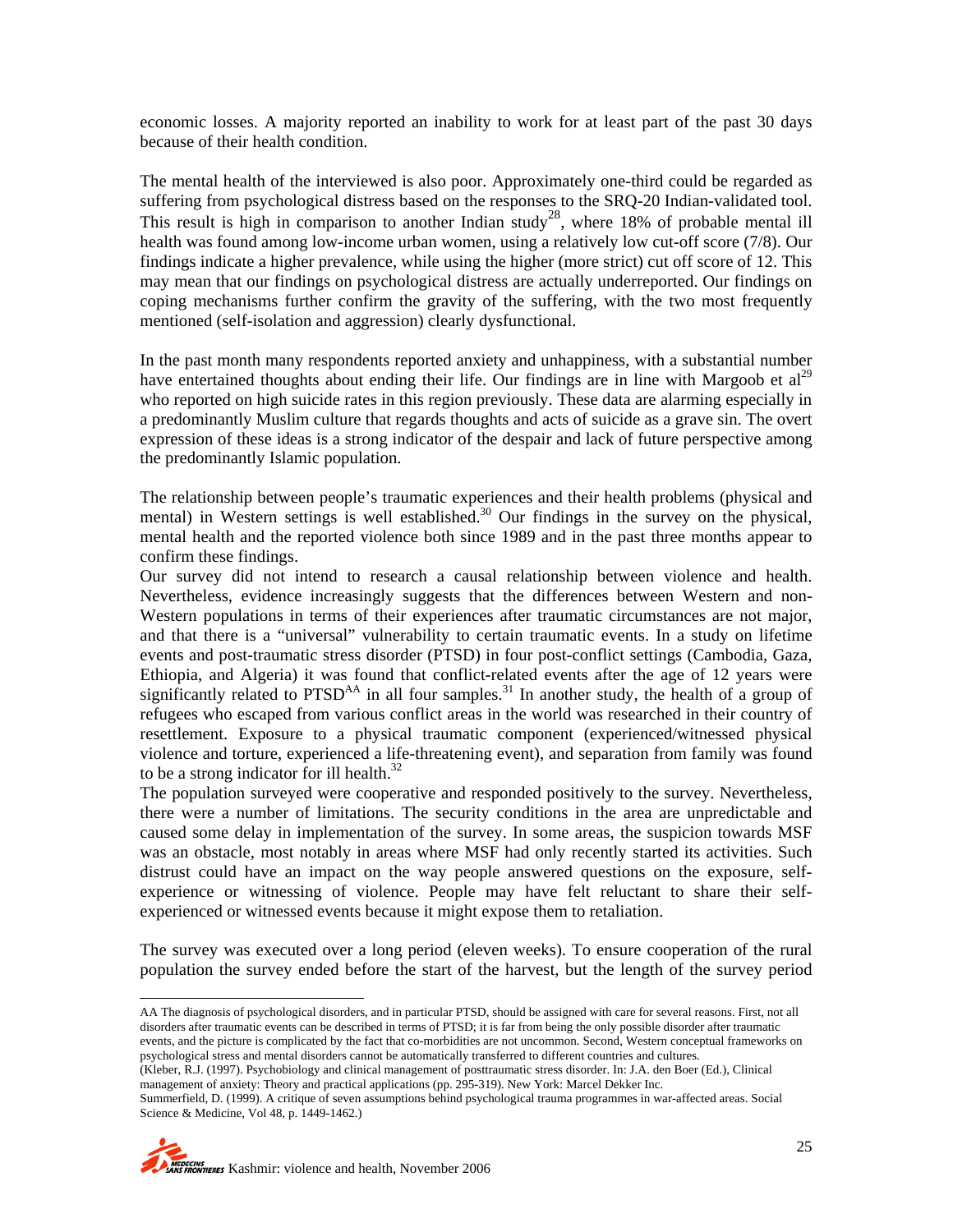may have influenced some answers on the questions. For example, especially when tension or violence increases in a region, answers on questions related to this may score higher. If the whole area had been surveyed in a shorter period, potential differences in exposure might have been reduced. However, MSF's wish to do thorough security checks, to inform many formal and informal authorities, and to communicate the objectives and intentions of the survey to the people in the communities thoroughly, meant this was not feasible.

This survey asked historical questions over a lengthy period (1989-2005), in addition to questions in the more recent past (30-60 days). Recall bias is always a potential confounding variable, particularly when reporting traumatic events. However, an important recent study<sup>33</sup> has shown that refugees remain consistent in reporting major traumatic events such as those we recorded, with more variability occurring in recall of minor historical details.

The respondent's level of education was low. The understanding of or differentiation between some questions was sometimes problematic. Interviewers were trained to check if the respondents understood the questions. During debriefing extra attention was paid to this issue, but misinterpretation of some questions cannot be fully excluded.

Six staff performed data entry. Although the data entry was standardised, some individual interpretations were observed and corrected; if flaws or differences were noticed all data on the question(s) were checked from the original file. As a last control 5% of the forms were randomly checked. We are confident that the control procedure was sufficient to ensure reliability of data, but it did result in some delay in the data entry and analysis.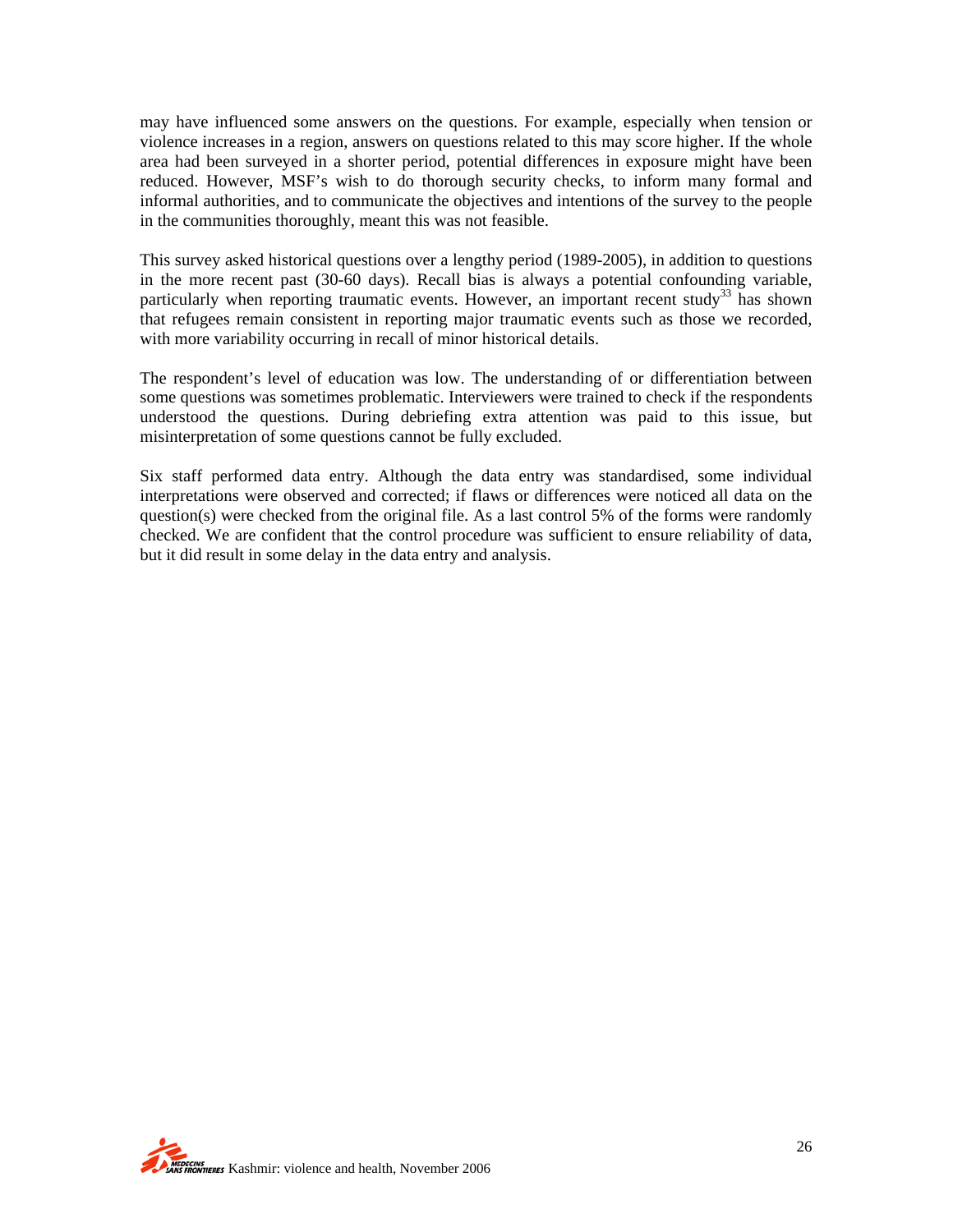# **Conclusions and Recommendations**

The ongoing conflict-related events cause substantial suffering in the Kashmiri population. Once Kashmir was referred to as 'Paradise on Earth' - our findings show clearly that for many Kashmiris, it has become rather a nightmare of constant fear that affects all areas of life.

The impact on the physical and mental health and socio-economic functioning is alarming. Our data show a level of despair and lack of future perspectives that potentially endangers the longterm well being of many people (or worse, as many respondents had thoughts about committing suicide). Schooling and economic activities have suffered. Despite the political *détente,* violations of human rights and infringement of civilian rights by all fighting parties continue.

A cessation of hostilities, with a reduction in fear and intimidation will result in an immediate improvement of the population's physical situation. However, the effects of conflict do not always end the moment a peace agreement is signed. Many people will need some support to reduce their dependency on aid. Using a validated screening tool, we have shown that a substantial number of people suffer from serious psychological distress. Physical and mental coping mechanisms are exhausted, and the health system needs further strengthening.

The substantial needs for psychological and psychiatric support we identified in our survey can only be addressed through a strong community-based mental health system. This type of service  $\frac{1}{2}$  is advocated in the Indian Mental Health Policy, $\frac{34}{10}$  but in Kashmir, community psychosocial services are absent and psychiatric services outside Srinagar remain non-existent.

The failure of the Ministry of Health to implement its own Mental Health Policy in Kashmir and many other parts of India<sup>35</sup> contributes to increased and unnecessary suffering. Due to lack of services and/or medication, severely disturbed and ill people must travel long distances to seek care. The psychiatric hospital in Srinagar provides basic care and the number of patients is growing.36 Others suffer in silence.

MSF asks the authorities to implement their own policies. Psychosocial support (including counselling) in the villages is needed, with basic psychiatric support, including medication, at health post level. MSF calls on the health authorities to give a high priority to the region of Kashmir. The findings of our survey show a serious mental health situation that is likely to have further deteriorated due to the recent earthquake that devastated some Kashmir districts. The mental health condition of the people must be given much greater attention.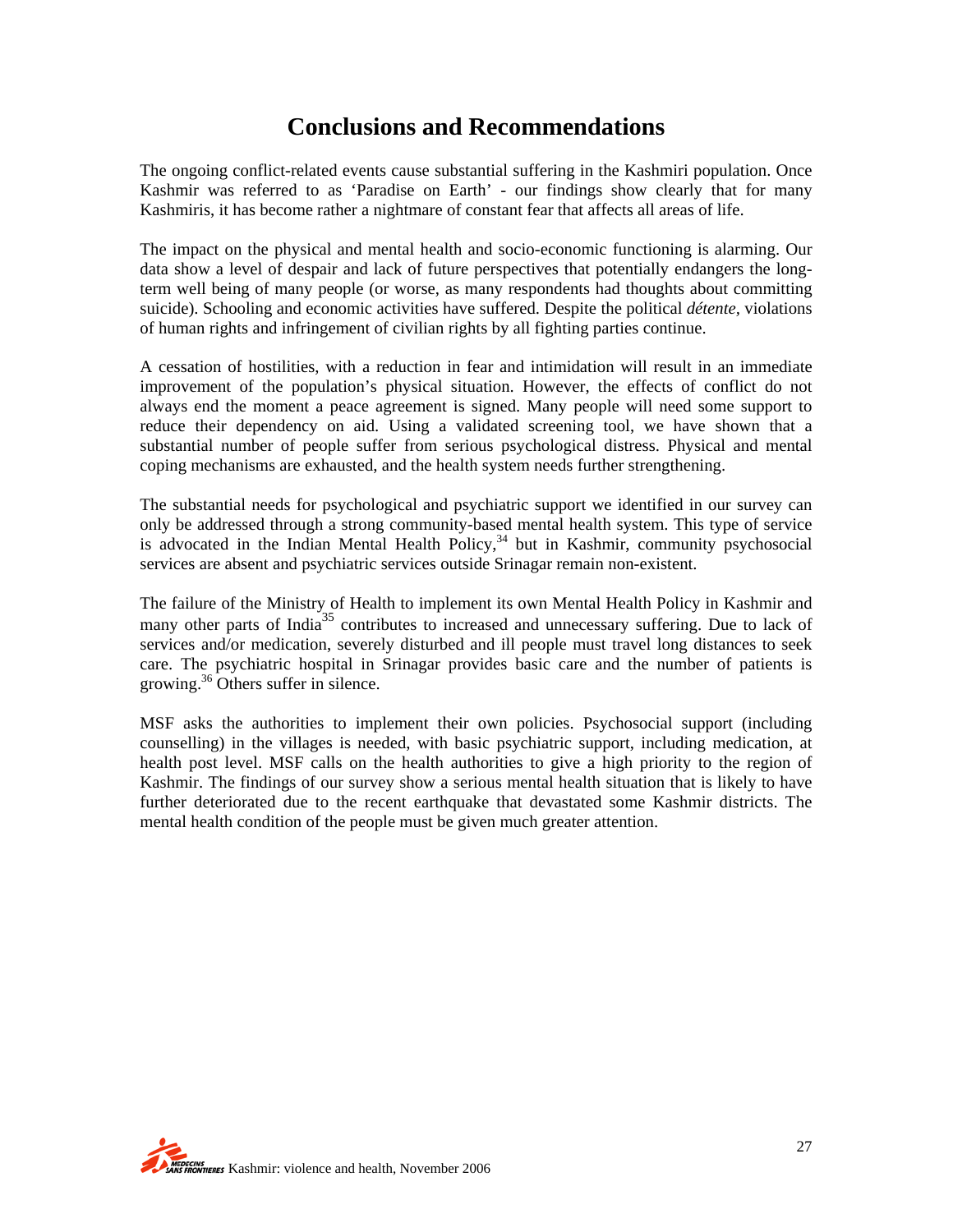## **References**

1 http://www.satp.org/satporgtp/countries/india/states/jandk/data\_sheets/annual\_casualties.htm

2 Ministry of Health and Family Welfare (2004). *Mental Health: an Indian perspective 1946-2003*. Ed Agarwal, S.P.. Directorate of Health services. New Delhi: Elsevier

National Institute of Health and Family Welfare. *National Mental Health Programme*. http://www.ndc-

nihfw.org/html/Programmes/NationalMentalHealth.htm

3 National Institute of Health and Family Welfare. *National Mental Health Programme*. http://www.ndc-

nihfw.org/html/Programmes/NationalMentalHealth.htm

4 Jong, de Kaz (2000). *Kashmir, heaven on earth? Psychosocial consequences of a chronic emergency*. MSF internal report.

5 Indian civil authorities, Srinagar, India (2005)

 $\overline{a}$ 

6 Bennet, S., Woods, T., Liyanage, W.M. & Smith, D.L. (1991). A simplified general method for cluster sample surveys of health in developing countries. *Rapportage Trimestrial Statistical Sanitaire Mondiale*, 44, 98-104.

WHO (1994). *Household survey manual: diarrhoeal and acute respiratory disease control.* Division of control Diarrhoea, Acute Respiratory Disease. Geneva, Switzerland: World Health Organization.

Save the children UK (2004). *Survey manual. London*: save the Children UK, 2004

7 Kleber, R.J. & Brom, D. (1992). *Coping with trauma. Theory, prevention and treatment.* Lisse: Swets & Zeitlinger publishers. 8 Jong K. de , Mulhern, M., Ford, N., Kam, S. van der & Kleber, R.J. (2000). The trauma of war in Sierra Leone. *The Lancet*, Vol. 355, page 2067-2068.

Jong, K. de, Mulhern, M., Ford, N, Simpson, I, Swan, A and van der Kam, S. (2002). Psychological Trauma of the civil war in Sri Lanka. *The Lancet*, volume 359, page-1517-1518.

 Jong, K. de, Kam, S. van de, Ford, N., Hargreaves, S., Oosten, R. van, Cunningham, D. & Boots, G. (2004). Trauma of Chechnya's ongoing war on internally displaced people. *The Lancet*, 364, 1008.

*9 Jong, J. de, Komproe, I.H., Ommeren, van M., El Masri, M., Araya, M., Khaled, N., Put, van der W. & Somasundram, D. (2001).*  Lifetime events and post-traumatic stress disorder in 4 post conflicts settings. Journal of the American Medical Association, 86 (5), *555-562.* 

10 Creamer, M., Burgess, P., Pattison, P. (1990). Cognitive processing in post-trauma reactions: some preliminary findings. *Psychological Medicine*, 20, 597-604.

 Creamer, M., Burgess, P., Pattison, P. (1992). Reaction to trauma: a cognitive processing model. *Journal of Abnormal Psychology*, 101, 452-459

Kleber, R.J. & Brom, D. (1992). *Coping with trauma. Theory, prevention and treatment.* Lisse: Swets & Zeitlinger publishers.

11 Selye, H. (1956). *The stress of life.* McGraw-Hill Book Company, New York.

12 Kessler, R.C., Sonnega, A., Bromet, E., Hughes, M & Nelson, C.B. (1995). Posttraumatic stress disorder in the national comorbidity survey. *Archives of General Psychiatry*, vol. 52, 1048-1060.

 Solomon, Z., Laor, N. & McFarlane, A. C. (1996). Acute Posttraumatic Reactions in Soldiers and Civilians. In Kolk, van der B., McFarlane, A.C. & Weisaeth, L.. *Traumatic stress. The effects of overwhelming experiences on mind, body, and society.* Guildford press, New York.

13 Kleber, R.J. & Brom, D. (1992). *Coping with trauma. Theory, prevention and treatment.* Lisse: Swets & Zeitlinger publishers.

*14* Killpatrick, D,G., Resnick, H.S., Saunders, B.E. & Best, C.L. (1998). Rape, the violence against women, and post-traumatic stress disorder: critical issues in assessing the adversity-stress-psychopathology relationship. In: Dohrenwend, B.P. (Ed.). *Adversity, stress, and psychopathology*. New York, NY: Oxford University press; 161-176.

*Green, B.L., Goodman, L.A., Krupnick, J.L. et al (2000). Outcome of single versus multiple traumatic exposure in a screening simple.*  Journal of traumatic stress*, 13, 271-286.*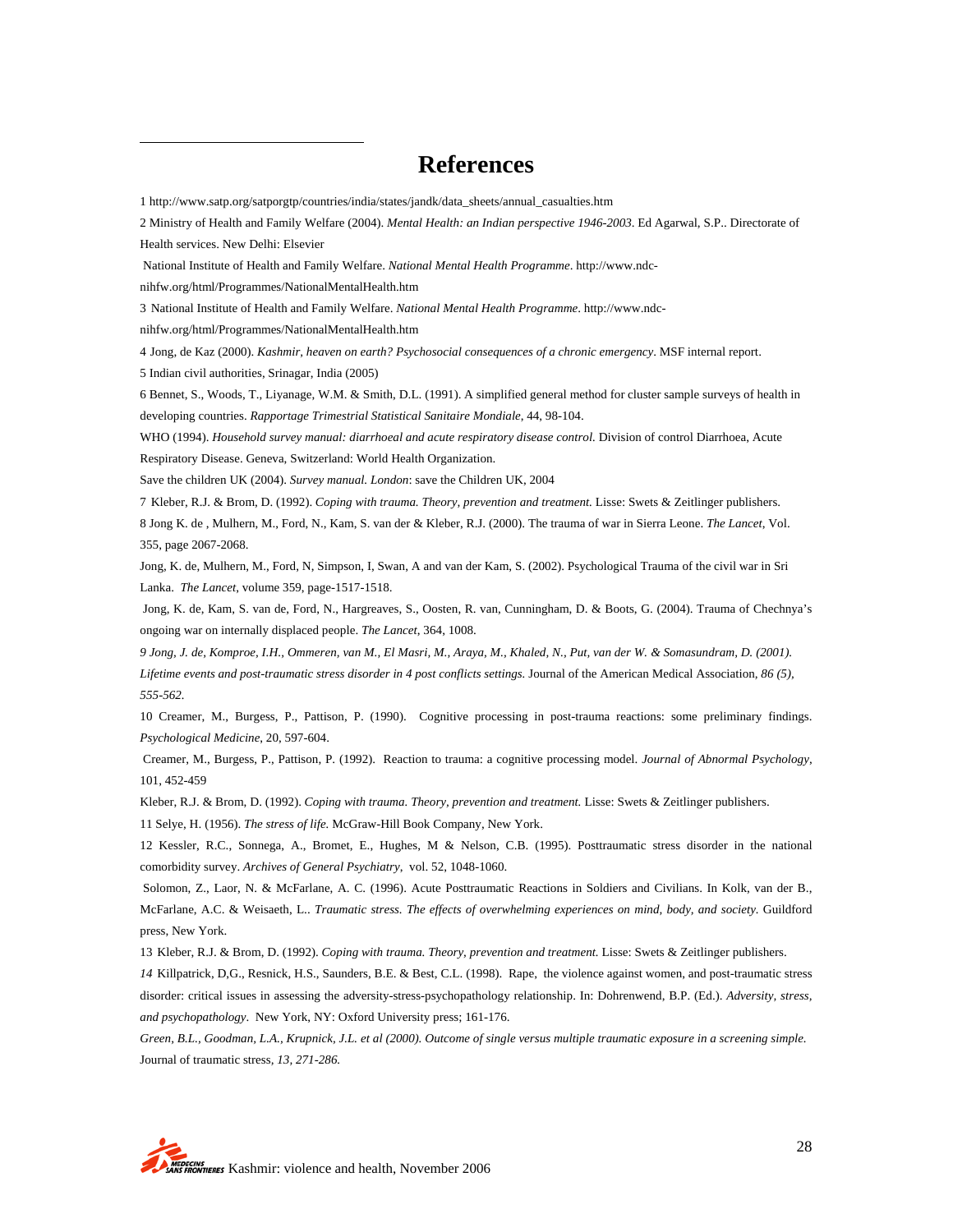Rosenberg, H.J., Rosenberg, S.D., Wolford II, G.L., Manganiello, P.D., Brunette, M.F. & Boynton, R.A. (2000). The relationship between trauma, PTSD, and medical utilization in three high risk medical groups. *International Journal of Psychiatric Medicine*, 30 (3), 247-259.

*15* Foy, D.W., Rueger, D.B., Sipprelle, R.C. & Carroll, E.M.(1987). Etiology of posttraumatic stress disorder in Vietnam veterans: Analysis of pre-military, military, and combat exposure influences. *Journal of Consulting and Clinical Psychology*, 52, 79-87.

Breslau, N. & Davis, G.C. (1987). Posttraumatic stress disorder: The etiologic specificity of wartime stressors. American *Journal of Psychiatry*, 144, 578-583.

Basoglu, M., Paker, M, Paker, O., Ozmen, E., Marks, I., incesu, C., Sahin, D. & Sarimurat, N. (1994). Psychological effects of torture: A comparison of tortured with non-tortured political activists in Turkey. *American Journal of Psychiatry*, 151, 76-81.

*16* Bowes, I.T., O'Gorman, E.C. & Sayers, A. (1991). Assault characteristics and post-traumatic stress disorder in rape victims. *Acta Psychiatrica Skandinavia,* 83, 27-30*.*

*17* Abenhaim, L., Dab, W. & Salmi, L.R. (1992). Study of civilian victims of terrorist attacks (France 1982-1987). *Journal of Clinical Epidemiology,* 45, 103-109*.*

 *March, J.S. (1993).* What constitutes a stressor? The criterion A issue. In J.R.T. Davidson & E.B. Foa (Eds.). *Posttraumatic stress disorder: DSM IV and beyond* (pp-37-53). Washington, D.C.: American Psychiatric Press.

18 Selye, H. (1956). *The stress of life.* McGraw-Hill Book Company, New York.

Van der Kolk, B.A., Pelcovitz, D., Roth, S., Mandel, F.S., McFarlane, A.C. & Herman, J.L. (1996). Dissociation, somatization, and

affect dysregulation: The complexity of adaptation to trauma. American Journal of Psychiatry, 153, Festschrift Supplement.

19 WHO (1994). *User's Guide to the Self Reporting Questionnaire.* World Health Organization, Division of Mental Health, World Health Organization, CH-1211 Geneva 27, Switzerland.

20 Harding et all (1987). Mental disorders in primary health care: a study of their frequency and diagnosis in four developing countries. *Psychological Medicine,* 10, 231-241.

Kishore J, Reddaiah V, Kapoor V, Gill J. (1996).Characteristics of mental morbidity in a rural primary health centre of Haryana. *Indian Journal Psychiatry*: 38: 137-42.

Mumford DB, Saeed K, Ahmad I, Latif S, Mubbashar M. (1997). Stress and psychiatric disorder in rural Punjab. A community survey. *British Journal of Psychiatry*,170: 473-8.

21 Sen B, Williams P. (1987). The extent and nature of depressive phenomena in primary health care: A study in Calcutta, India. *British Journal of Psychiatry*, 151: 486-93.

22 Deshpande, S.N. & Sundaram, R. (1989). Psychiatric disorders among medical in-patients in an Indian hospital. British Journal of Psychiatry, 154, 504-509.

23 Epicentre (1999). *Rapid health assessment of refugee or displaced populations.* Paris: Epicentre.

24 Harding et all (1987). Mental disorders in primary health care: a study of their frequency and diagnosis in four developing countries. *Psychological Medicine,* 10, 231-241.

Kishore J, Reddaiah V, Kapoor V, Gill J. (1996).Characteristics of mental morbidity in a rural primary health centre of Haryana. *Indian Journal Psychiatry*: 38: 137-42.

 Mumford DB, Saeed K, Ahmad I, Latif S, Mubbashar M. (1997). Stress and psychiatric disorder in rural Punjab. A community survey. *British Journal of Psychiatry*, 170: 473-8.

25 Deshpande, S.N. & Sundaram, R. (1989). Psychiatric disorders among medical in-patients in an Indian hospital. *British Journal of Psychiatry,* 154, 504-509.

26 -Jong K. de , Mulhern, M., Ford, N., Kam, S. van der & Kleber, R.J. (2000). The trauma of war in Sierra Leone. *The Lancet*, Vol. 355, page 2067-2068.

Jong, K. de, Mulhern, M., Ford, N, Simpson, I, Swan, A and van der Kam, S. (2002). Psychological Trauma of the civil war in Sri Lanka. *The Lancet*, volume 359, page-1517-1518.